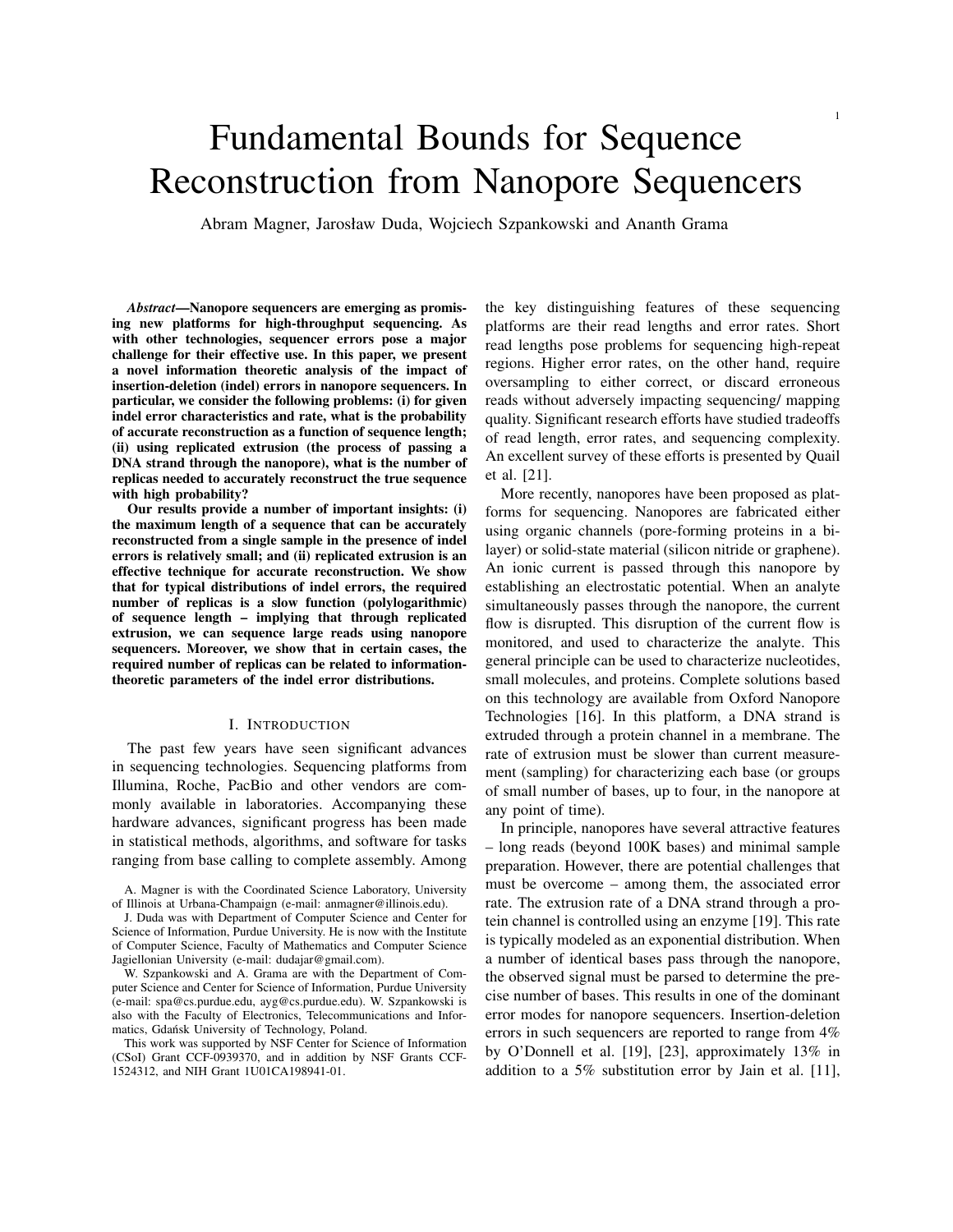and up to 38.2% by Laver et al. [15].

High error rate can be handled using replicated reads for de-novo assembly, or through algorithmic techniques using reference genomes. The Oxford Nanosequencer claims a scalable matrix of pores and associated sensors using which replicated reads can be generated. Alternately, other technologies based on bi-directional extrusion have been proposed. In either case, two fundamental questions arise for de novo assembly: (i) for single reads, what is the bound on read length that can be accurately reconstructed using a nanopore sequencer with known error rates; and (ii) what is the number of replicas needed to accurately reconstruct the sequence with high probability (analytically defined). We provide well characterized bounds for both of these questions in this paper. For replicated reads, we assume that each fragment is read multiple times. Since it is not currently possible to exercise fine-grain control over the nanopore to read the same sequence multiple times, we achieve this using PCR amplification and resulting reads from multiple copies. These reads are aligned to achieve the same effect as reading individual fragments multiple times. Note that the alignment problem is simpler in this case, owing to longer reads.

We present a novel information theoretic analysis of the impact of indel errors in nanopore sequencers. We model the sequencer as a sticky insertion-deletion channel. The DNA sequence is fed into this channel and the output of the channel is used to reconstruct the input sequence. Using this model, we solve the following problems: (i) for given error characteristics and rate, what is the probability of accurate reconstruction as a function of sequence length; and (ii) what is the number of replicas needed to exactly reconstruct the input sequence with high probability?

Our results provide a number of important insights: (i) the maximum length of sequence that can be accurately reconstructed from a single sample in the presence of indel errors is relatively small; and (ii) the number of replicas required for accurate reconstruction is a slow function (polylogarithmic) of the sequence length – implying that through replicated extrusion, we can sequence large reads using nanopore sequencers. The bounds we derive are fundamental in nature – i.e., they hold for any re-sequencing/ processing technique. Please note this this study does not model substitution errors. However, our lower bounds (Theorems 1 and 2) on the number of replicas necessary for accurate reconstruction carry over to models featuring substitution errors in addition to indel errors. Modeling substitution errors poses significant additional challenges within an

information theoretic framework, which are topics of ongoing efforts.

#### II. APPROACH

In this section, we present our model and the underlying concepts in information theory that provide the analytical substrates. We define notions of a channel, reconstruction, and an insertion-deletion channel. We then describe how these concepts are mapped to the problem of sequence reconstruction in nanopore sequencers.

Our basic model for a nanopore sequencer is illustrated in Figure 1. A DNA sequence is input to the nanopore sequencer. This sequence is read and suitably processed to produce an output sequence. We view the input sequence as a sequence of blocks. Each block is comprised of a variable number  $(k)$  of identical bases. The nanopore sequencer potentially introduces errors into each block by altering the number of repeated bases. If the output block size  $k'$  is not the same as the input block size  $k$ , an indel error occurs. Specifically,  $k' < k$ corresponds to a deletion error, and  $k' > k$  to an insertion error (we emphasize that, though several insertions and deletions may occur in the physical processing of a block, our model is meant to capture the net effect of these errors). Note that this model does not account for substitution errors.

We model the sequencing process (both the sequencer and the associated processing) as a channel. A channel in information theory is a model (traditionally for a storage or communication device, but in our case, used more generally) for information transfer with certain error characteristics. The input sequence of blocks is sent into this channel. The error characteristics of the channel transform a block of  $k > 0$  characters into a block of  $k'$  characters. This transformation is modeled as a probability distribution:  $k' \sim G(k, P)$ , where G is the distribution and  $P$ , the associated set of parameters tuned to the sequencing platform. In typical scenarios, the distribution peaks at  $k$  and decays rapidly on either side. The distribution may be asymmetric around  $k$  depending on relative frequency of insertion and deletion errors. We refer to such a channel as a sticky channel if it maintains the structure of blocks:  $k' > 0$ .

*a) Insertion-Deletion Channels:* In ideal communication systems, one often assumes that senders and receivers are perfectly synchronized – i.e., each sent bit is read by the receiver. However, in real systems, such perfect synchronization is often not possible. This leads to sent bits missed by the receiver (a deletion error), or read more than once (an insertion error). Such communication systems are traditionally modeled as insertion-deletion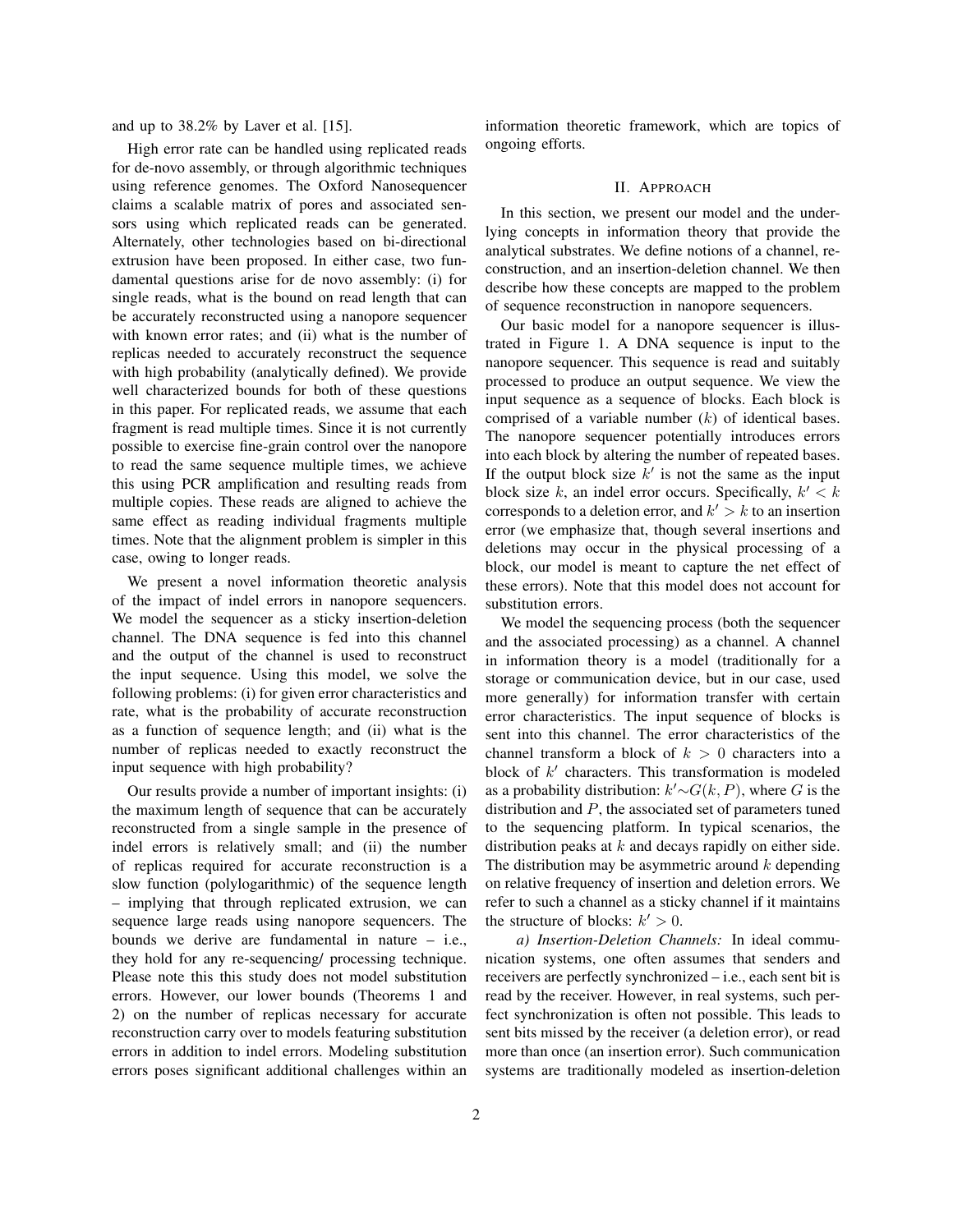

Figure 1: Overview of the proposed channel and its correspondence with a sequencer.

channels. Formally, an independent insertion channel is one in which a single bit transmission is accompanied with the insertion of a random bit with a probability p. An independent deletion channel is one in which a transmitted bit can be deleted (omitted from the output stream) with a probability  $p'$ . An insertion-deletion channel contains both insertions and deletions [7]. Note that a number of basic characteristics of insertion-deletion channels, such as their capacity, are as yet unknown in information theory literature as well.

We consider a variant of the independent insertiondeletion model that is more general and better suited to nanopore sequencers. In particular, we recognize the primary source of error in nanopore sequencers is associated with disambiguating the exact number of identical bases in a block passing through the nanopore. We modify the independent insertion-deletion channel to the sticky insertion-deletion channel described above (Figure 1). The key difference is that, whereas the independent insertion-deletion channel operates on individual symbols independently, our model operates on *block lengths* independently.

Naturally, one expects that determining the capacity of this channel should be more difficult than doing the same for the independent insertion-deletion channel (as stated above, this is an open problem). Nonetheless, we are able to provide precise answers to our questions because our goal of analysis of the number of samples necessary for exact recovery is equivalent to analysis of the performance of a particular repetition code (chosen for us by the sequencing technology) for our channel, an easier problem than determining the capacity.

*b) Approach to Bounding Sample Complexity:* To obtain a bound on the number of samples needed for exact recovery, we must, for a given number of samples, prove a lower bound on the probability of error for *any* estimator of the sequence. That is, we must find the largest number of samples  $r$  for which we can prove that, for any sequence estimator that uses  $r$  samples from the channel, the probability that the estimator is not equal to the input sequence is asymptotically positive as the sequence length tends to  $\infty$ .

To do this, we can lower bound the probability of error uniformly over any estimator via Fano's inequality, which relates the error probability to the conditional entropy of the input sequence, given  $r$  output sequences. Then bounds on this quantity yield corresponding sample complexity bounds. The intuition here is that the conditional entropy measures the average amount of uncertainty about the true input sequence if we observe the output samples, so one naturally expects that one needs enough samples to cause this measure of uncertainty to tend to 0 in order to recover the input sequence. The main challenge in lower bounding the sample complexity is to formalize this intuition and to give a tight lower bound on the conditional entropy in as general a setting as possible.

To *upper* bound the sample complexity, we could again tie it to the conditional entropy described above, but this has the disadvantage that it does not immediately imply an algorithmically efficient method for exact recovery. We instead prove an effective upper bound by exhibiting an estimator for the input sequence and upper bounding the number of samples necessary to ensure correctness of this estimator with high probability.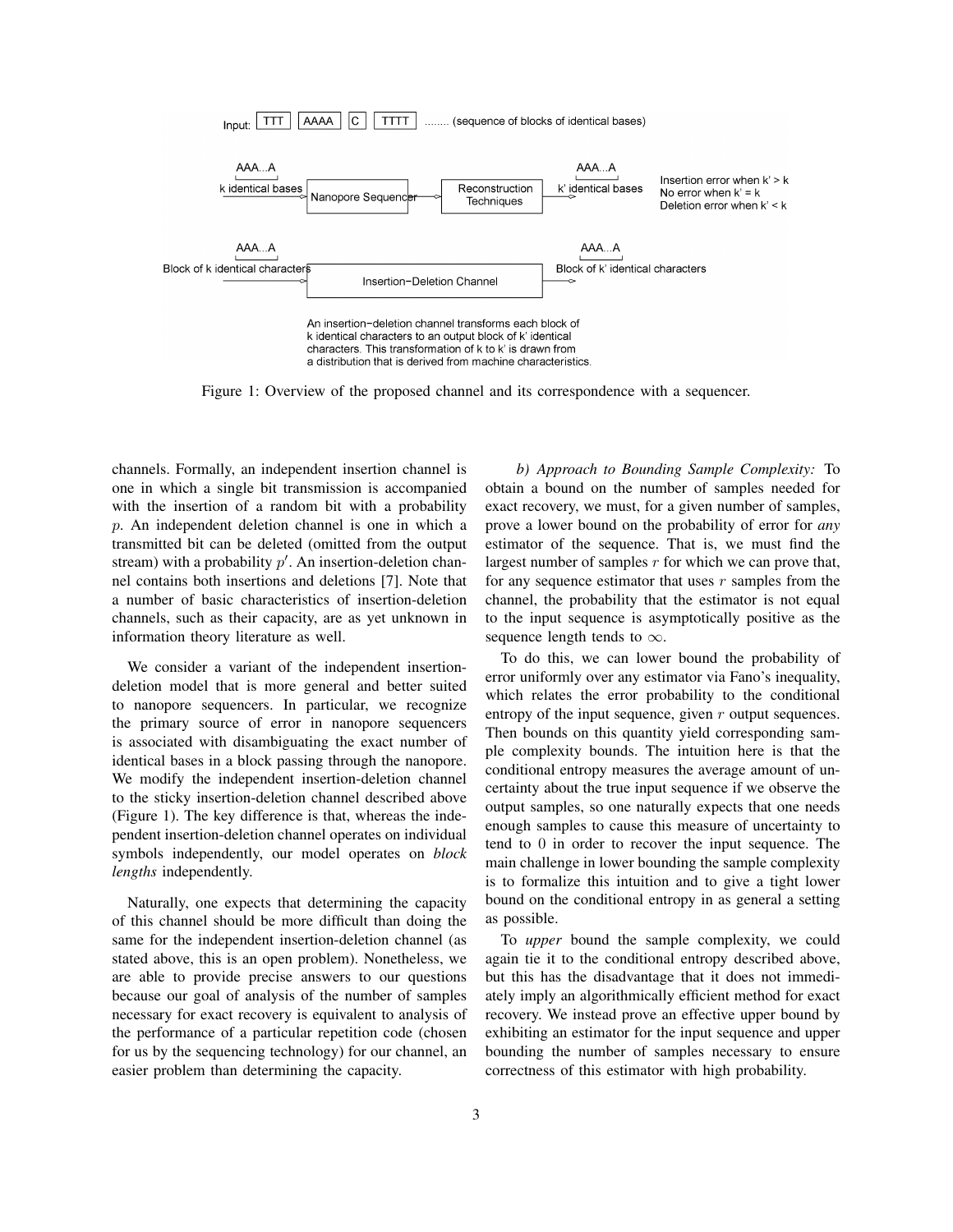#### III. METHODS

## *A. Notation and Theoretical Model*

The input sequence to the channel/sequencer is drawn from an alphabet  $A$  of fixed, finite size  $|A|$ . For DNA sequencing, for example,  $A = \{A, T, C, G\}.$ 

In the next subsections, we describe the source and noise models.

*1) Source Model:* We consider an independent, identically distributed sequence (i.e., a memoryless source) of symbols  $X_1, X_2, \ldots$ , where each  $X_i$  takes the value  $\alpha \in A$  with probability denoted by  $p_{\alpha}$ . From this sequence, we take, in particular, the prefix  $X$  consisting of the first  $N \in \mathbb{N}$  *blocks*: a block is a maximal contiguous substring consisting of repetitions of any given symbol. We denote by  $B_i(X)$  and  $S_i(X)$ ,  $i \in \mathbb{N}$ , the length of the  $i$ th block of  $X$  and the associated symbol, respectively. Note that  $B_i(X)$  is supported on the set of natural numbers N. We denote by  $B(X)$  the sequence of  $N$  block lengths of  $X$ . For instance, in the sequence  $X = "AAACTTCTG",$  we have  $B_1(X) = 3$ and  $S_1(X) = "A".$ 

An alternate model takes the first  $n$  symbols of the source, instead of the first N blocks. The results remain qualitatively the same in either model, as, with high probability,  $n = \Theta(N)$  as  $N \to \infty$ . Moreover, we make our choice because doing so simplifies the presentation, somewhat.

We highlight two features of the distributions of block sizes in our model: first, for any block index  $i$ , the jth block size of the input, when conditioned on the block symbol being  $\alpha$ , is geometrically distributed with parameter  $(1 - p_{\alpha})$  (this is *not* an assumption of our model; rather, it is a simple consequence of the assumption that the input sequence is memoryless); that is,

$$
Pr[B_j(X) = k | S_j(X) = \alpha] = p_{\alpha}^{k} (1 - p_{\alpha}).
$$

Since two consecutive blocks cannot correspond to the same symbol, there is a Markov dependency between blocks, both between consecutive block symbols and between sizes: for any  $\alpha, \beta \in \mathcal{A}$  with  $p_{\alpha}, p_{\beta} > 0$ ,  $\alpha \neq \beta$ , and any  $j > 0$ ,

$$
\Pr[S_{j+1}(X) = \beta | S_j(X) = \alpha] = \frac{p_{\beta}}{1 - p_{\alpha}}.
$$

Throughout, we assume that  $0 < p_{\alpha} < 1$  for all  $\alpha \in \mathcal{A}$ . This implies that the Markov chain formed by the block symbols is ergodic, which in turn implies that there exists a stationary distribution  $\pi$  on A. We denote by  $\pi_{\alpha}$  the probability that the stationary distribution assigns to  $\alpha \in$ A.

*2) Noise Model: Sticky Insertion-Deletion Channel:* The noise model that we consider is the *sticky insertiondeletion channel*, which, given an input sequence, increases or decreases the length of each block of symbols according to some distribution, which is parameterized by the original block length. The term *sticky* comes from the fact that we insist that new blocks cannot be inserted, nor can blocks be deleted.

More precisely, the channel is defined by a sequence of *block transformation* distributions  $q_1, q_2, ...$  (see (1)) supported on the *positive* integers (so that  $q_{i,j}$  denotes the probability given to the integer  $j$  by the *i*th distribution).

The channel induced by these  $q_i$  operates on the blocks of  $X$  independently as follows: for a block in X of any symbol  $\alpha \in \mathcal{A}$  of length i, the channel outputs a block in Y of the same symbol, of length distributed according to the distribution  $q_i$ . That is, for arbitrary  $j \in [N] = \{1, ..., N\},\$ 

$$
\Pr[B_j(Y) = k | B_j(X) = m] = q_{m,k}, \quad \sum_{k=1}^{\infty} q_{m,k} = 1.
$$
\n(1)

The fact that the sum above starts at  $k = 1$  is a symptom of the fact that blocks are neither created nor deleted.

In what follows, instead of a single sample from the channel with input  $X$ , symbol  $Y$  will denote a sequence of  $r = r(N)$  independent samples, conditioned on X. We then index the jth block of the *i*th sample by  $(j, i)$ ; e.g., we denote the length of the  $j$ th block of the  $i$ th sample by  $B_{j,i}(Y)$ , for  $j \in \{1, ..., N\}$  and  $i \in \{1, ..., r\}$ . Then  $\mathbf{B}(Y)$  denotes an  $N \times r$  matrix-valued random variable whose  $(j, i)$ th entry is  $B_{i,i}(Y)$ . The vector of samples for a particular block  $j$  will be denoted by  $\vec{B}_j(Y)$ .

We are particularly interested in distributions  $q_i$  for which the expected output block lengths are a well behaved function of the input block lengths, and for which the deviation from this mean is sufficiently small.

# *B. Main Results: Upper and Lower Bounds on Accurate Reconstruction from Nanopore Sequencers*

Our main results address the task of *exact recovery* of the input sequence  $X$ , given  $r$  samples of  $X$  corrupted by the sticky insertion-deletion channel (collectively called  $Y$ ). In particular, we give bounds on the number of samples  $r = r(N)$  for which there exists an estimator  $F(Y)$  satisfying

$$
\Pr[F(Y) \neq X] \xrightarrow{N \to \infty} 0
$$

(note that r may tend to  $\infty$  with N).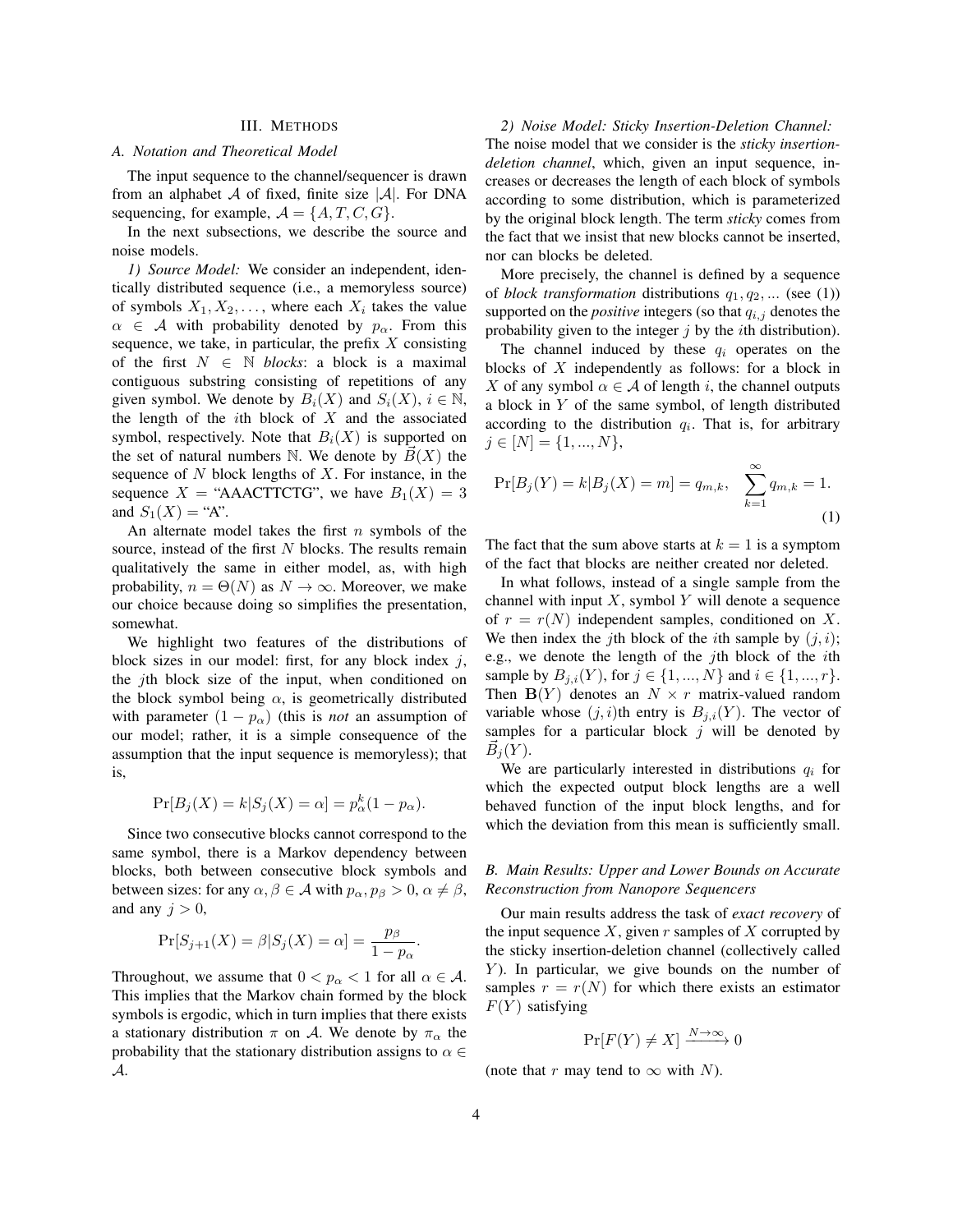Our first result gives a fundamental lower bound on the number of samples needed by any estimator for exact recovery. We give a complete proof in Section III-C, but we sketch the intuition here (suppressing some details that are dealt with in the full proof). First, since a single sample reveals the symbols associated with the input blocks, the main challenge is in lower bounding the sample complexity for estimators of the true block sizes. For an arbitrary estimator, we express the total probability of error  $p_e$  in terms of a product of the error probabilities  $\{p_{e_j}\}_{j=1}^N$  of each block (after conditioning under which the block error events are independent):

$$
p_e = 1 - \prod_{j=1}^{N} (1 - p_{e_j}).
$$

To lower bound the probability of error  $p_{e_j}$  for each block  $j$ , we condition on the true block size not being too large (i.e., less than or equal to some sufficiently large constant  $m<sub>*</sub>$ ), and then we apply Fano's inequality [5]:

$$
p_{e_j} \ge \frac{H(B_j(X)|\vec{B}_j(Y), \mathcal{F}) - h(p_{e_j})}{\log(m_* - 1)},
$$

where  $\mathcal F$  denotes an appropriate  $\sigma$ -field (which captures the conditioning needed to deal with the infinite support of the block lengths),  $\vec{B}_j(Y)$  denotes the r samples of the jth block size passed through the channel, and  $h(x)$ denotes the binary entropy function:  $h(x) = -x \log x (1-x) \log(1-x)$ . Convexity considerations allow us to ignore the binary entropy on the right-hand side.

It thus remains to lower bound the conditional entropy  $H(B_j(X)|\vec{B}_j(Y),\mathcal{F})$ . Our Proposition 1 below yields

$$
H(B_j(X)|\vec{B}_j(Y), \mathcal{F}) \ge e^{-\Theta(r)},
$$

uniformly in  $j$ . This implies that

$$
p_{e_j} \ge e^{-\Theta(r)}
$$
  
\n
$$
\implies p_e \ge 1 - (1 - e^{-\Theta(r)})^N = 1 - e^{-Ne^{-\Theta(r)}}.
$$

For some small enough positive constant  $C$  and a large enough positive constant  $D > C$ , we then have

$$
p_e \ge \begin{cases} \Theta(1) & r < C \log N \\ o(1) & r > D \log N. \end{cases}
$$

Note, in particular, that for a single sample  $(r = 1)$ , the probability of error converges exponentially to 1 as the number of blocks increases.

This yields the following theorem.

Theorem 1 (Lower bound on the number of samples necessary for exact reconstruction). *Let* X *denote a* *sequence generated by taking the first* N *runs of an infinite sequence of i.i.d. samples from the distribution*  ${p_\alpha}_{\alpha\in\mathcal{A}}$ *. Suppose, further, that* 

- Nontrivial alphabet distribution: *for all*  $\alpha \in \mathcal{A}$ ,  $p_{\alpha} \neq 0.$
- Nontrivial block transformation distributions: *each block transformation distribution*  $q_\ell$  *has positive, finite mean and variance.*
- Shared support for block transformation distributions:  $\text{supp}(q_\ell) = \text{supp}(q_m)$  *for all*  $\ell, m \geq 1$ *. Here,* supp(·) *denotes the support of a distribution (i.e., for a discrete distribution such as*  $q_\ell$ *, the set of integers to which it assigns positive probability).*
- Exponential tails for the block transformation distributions: *the block transformation distributions have at least exponentially decaying tails: There are some fixed*  $\gamma \geq 0$  *and*  $c > 0$  *such that, for a random variable* Z *distributed according to*  $q_m$ *, for all*  $\tau > 0$ ,

$$
\Pr[|Z - \mathbb{E}[Z]| \ge \tau m^{\gamma}] \le 2e^{-c\tau}.
$$

*In particular, this means that*

$$
\Pr[|B_{j,i}(Y) - B_j(X)| \ge \tau m^{\gamma} |B_j(X) = m] \le 2e^{-c\tau}.
$$
\n(2)

*Then the number of samples* r *needed to recover* X *exactly with high probability is at least*  $r = \Omega(\log N)$ *.* 

We remark that this lower bound may be tightened in many cases by a more careful analysis of the conditional entropy described above.

It is of practical interest to relax the shared support condition in Theorem 1 (in particular, all of our concrete examples in Section IV require an extension). Our next result does this, at the expense of a looser bound on the constant hidden in the  $\Omega(\cdot)$ .

Theorem 2. *In the setting of Theorem 1, suppose that we replace the shared support condition with the following weaker condition:*

• Overlapping support for block transformation distributions: *for all*  $\ell \geq 1$ , supp $(q_{\ell}) \cap \text{supp}(q_{\ell+1}) \neq \emptyset$ .

*Then the number of samples* r *needed to recover* X *exactly with high probability is at least*  $r = \Omega(\log N)$ *.* 

The proof is a slight modification of that of Theorem 1, so we relegate it to Appendix VII-B.

Our next main result gives an upper bound on the number of samples needed for exact recovery, in terms of the variance and tail behavior of the block transforming distributions. We do this by exhibiting a natural estimator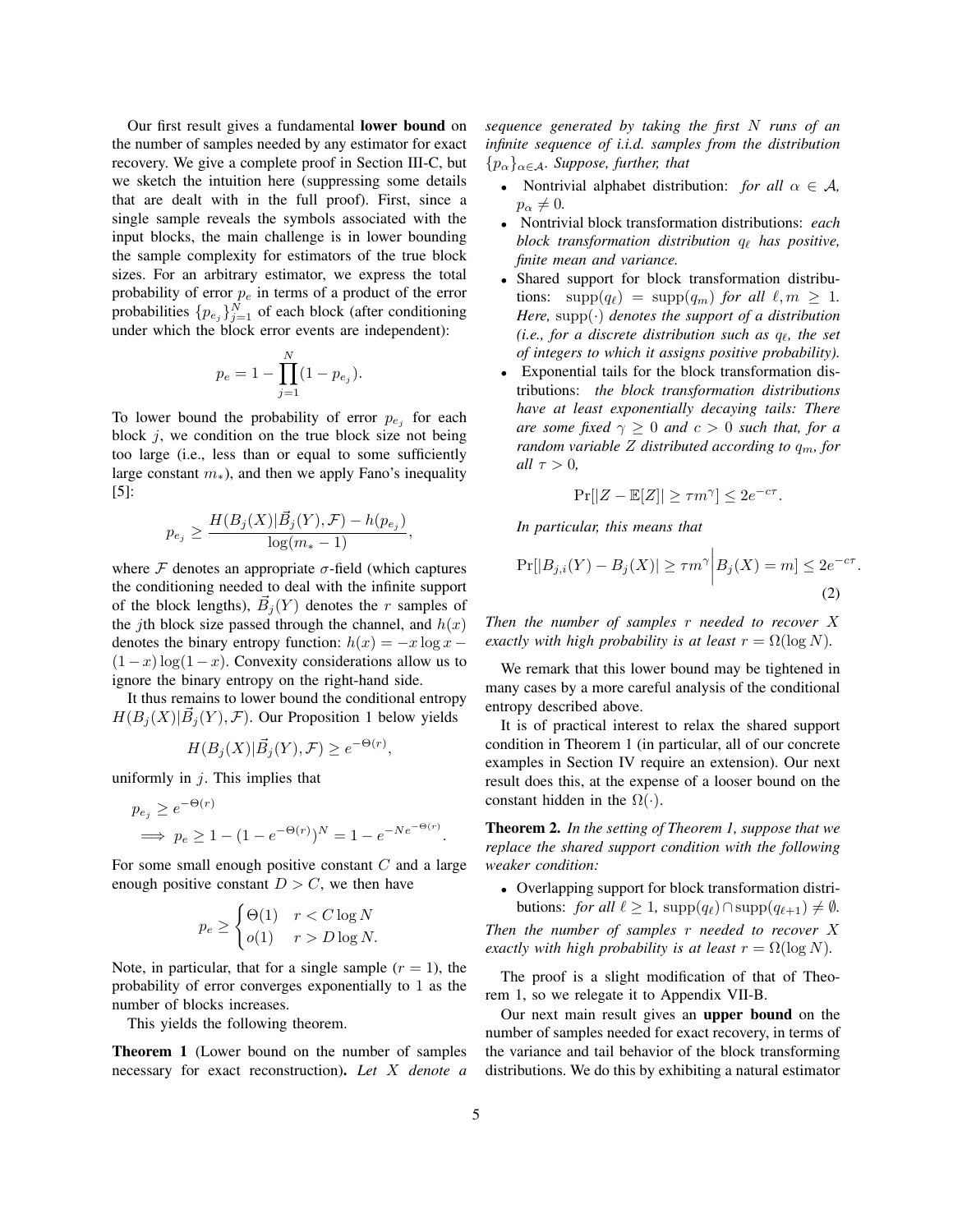for block sizes, then proving an upper bound on the error probability of this estimator.

In particular, under the hypothesis that the expected value of each distribution  $q_\ell$  is  $\ell$  (to be relaxed in Corollary 1), we choose as our estimator of the true block length  $B_i(X)$ , the closest integer to the sample average of the observed block lengths:

$$
\hat{B}_j(Y) = \left[ \frac{1}{r} \sum_{i=1}^r B_{j,i}(Y) \right], \quad \tilde{B}_j(Y) = \frac{1}{r} \sum_{i=1}^r B_{j,i}(Y).
$$
\n(3)

Here, for any  $x \in \mathbb{R}$ ,  $\llbracket x \rrbracket$  denotes the closest integer to  $\boldsymbol{x}.$ 

Using a union bound over all blocks and the hypothesis that the distributions  $q_\ell$  have at least exponentially decaying tails, we are able to upper bound the probability of error of this estimator in terms of a constant  $\gamma \geq 0$ that is linearly increasing as a function of the polynomial growth rate of the variance of  $q_\ell$  as  $\ell \to \infty$ :

$$
\Pr[\hat{B}(Y) \neq \vec{B}(X)] \leq \sum_{j=1}^{N} \Pr[\hat{B}_j(Y) \neq B_j(X)]
$$
  

$$
\leq N \exp(-\Theta(r^{\frac{1}{2\gamma+1}})).
$$

Here, the second inequality follows from our Proposition 2. This upper bound on the total error probability decays to 0 whenever  $r \ge C \log^{2\gamma+1} N$ , for some large enough constant C.

Theorem 3 (Upper bound on the number of samples necessary for exact recovery). *Let the block transformation distributions*  $q_{\ell}$  *and the alphabet distribution*  ${p_{\alpha}}_{\alpha \in A}$ *satisfy the nontriviality and exponential tails properties as in Theorem 1. Suppose, also, that for each*  $\ell$ *, the expected value*  $\mu_{\ell}$  *of the*  $q_{\ell}$  *distribution is*  $\mu_{\ell} = \ell$ *.* 

*Then there exists a large enough constant*  $C > 0$  *such that, for* X *generated by a memoryless source with* N *blocks, given*  $r \geq C \log^{2\gamma+1} N$  *samples (where*  $\gamma$  *is as in Theorem 1, in particular satisfying (2)), the probability of error for the estimator*  $\hat{B}(Y)$  *of* X *(see (3)) tends to* 0 *as*  $N \to \infty$ *:* 

$$
p_e = \Pr[\hat{B}(Y) \neq \vec{B}(X)] \xrightarrow{N \to \infty} 0.
$$

In particular, we note that if the variance of  $q_\ell$  is  $\Theta(1)$ as  $\ell \to \infty$  (i.e.,  $\gamma = 0$ ), then combining Theorems 1 and 3 shows that  $\Theta(\log N)$  samples are necessary and sufficient for exact recovery.

Since the estimator is efficiently computable and the required number of samples is polylogarithmic in N, where we recall that  $N$  is the number of blocks in the input, this is an indication of the feasibility of nanopore sequencing under a broad range of noise models.

For some noise models, the stipulation that the expected value of the  $q_\ell$  distribution be  $\ell$  is too restrictive. It is thus worthwhile to have the following extension, which generalizes the upper bound estimator to cases where the expected value under  $q_\ell$  is a nicely behaved invertible function of  $\ell$ :

Corollary 1. *In the setting of Theorem 3, suppose that there is an invertible function*  $F(\ell)$  *for which the expected value of each distribution*  $q_{\ell}$  *is given by*  $F(\ell)$ *,* such that  $F^{-1}$  is D-Lipschitz for a constant  $D > 0$ : that *is, for each*  $\ell$  *and denoting by*  $\mu_{\ell}$  *the expected value of the distribution*  $q_\ell$ *,* 

$$
\mu_{\ell}=F(\ell),
$$

and, for all  $x, y$  in the domain of  $F^{-1}$ ,

$$
|F^{-1}(x) - F^{-1}(y)| \le D|x - y|.
$$

*Then there exists an estimator*  $\hat{B}'(Y)$  *for which the conclusion of Theorem 3 holds: that is, there exists a large enough constant*  $C > 0$  *such that, given*  $r \geq$  $C \log^{2\gamma+1} N$  *samples (where*  $\gamma$  *is as in Theorem 3), the probability of error for*  $\hat{B}'(Y)$  *tends to* 0 *as*  $N \to \infty$ *:* 

$$
p_e = \Pr[\hat{B}'(Y) \neq \vec{B}(X)] \xrightarrow{N \to \infty} 0.
$$

*Proof:* We propose the following estimator, based on the empirical mean estimator:

$$
\hat{B}'_j(Y) = \left[ F^{-1}(\tilde{B}_j(Y)) \right],
$$

where  $\tilde{B}_j(Y)$  is as in (3). Then, by the analysis in the proof of Theorem 3, with high probability,

$$
|\tilde{B}_j(Y) - \mu_{B_j(X)}| \le 1/(3D).
$$

Using the Lipschitz condition on  $F^{-1}$ , this implies

$$
|F^{-1}(\tilde{B}_j(Y)) - B_j(X)| \le D|\tilde{B}_j(Y) - \mu_{B_j(X)}|
$$
  
\n
$$
\le D/(3D) = 1/3.
$$

Applying the rounding shows that, with high probability,

$$
\hat{B}'(Y) = \vec{B}(X).
$$

 $\blacksquare$ 

This completes the proof.

*a) Extensions:* Several extensions to these results are easy modifications of our proofs. For example, the extension of both bounds to Markov sources is trivial, with similar results. One may also wish for approximate results: how many samples are needed to recover the original sequence within a certain error tolerance? The upper bound analysis readily adapts to this, while the lower bound requires more work. Finally, the model may be tweaked by making the block transformation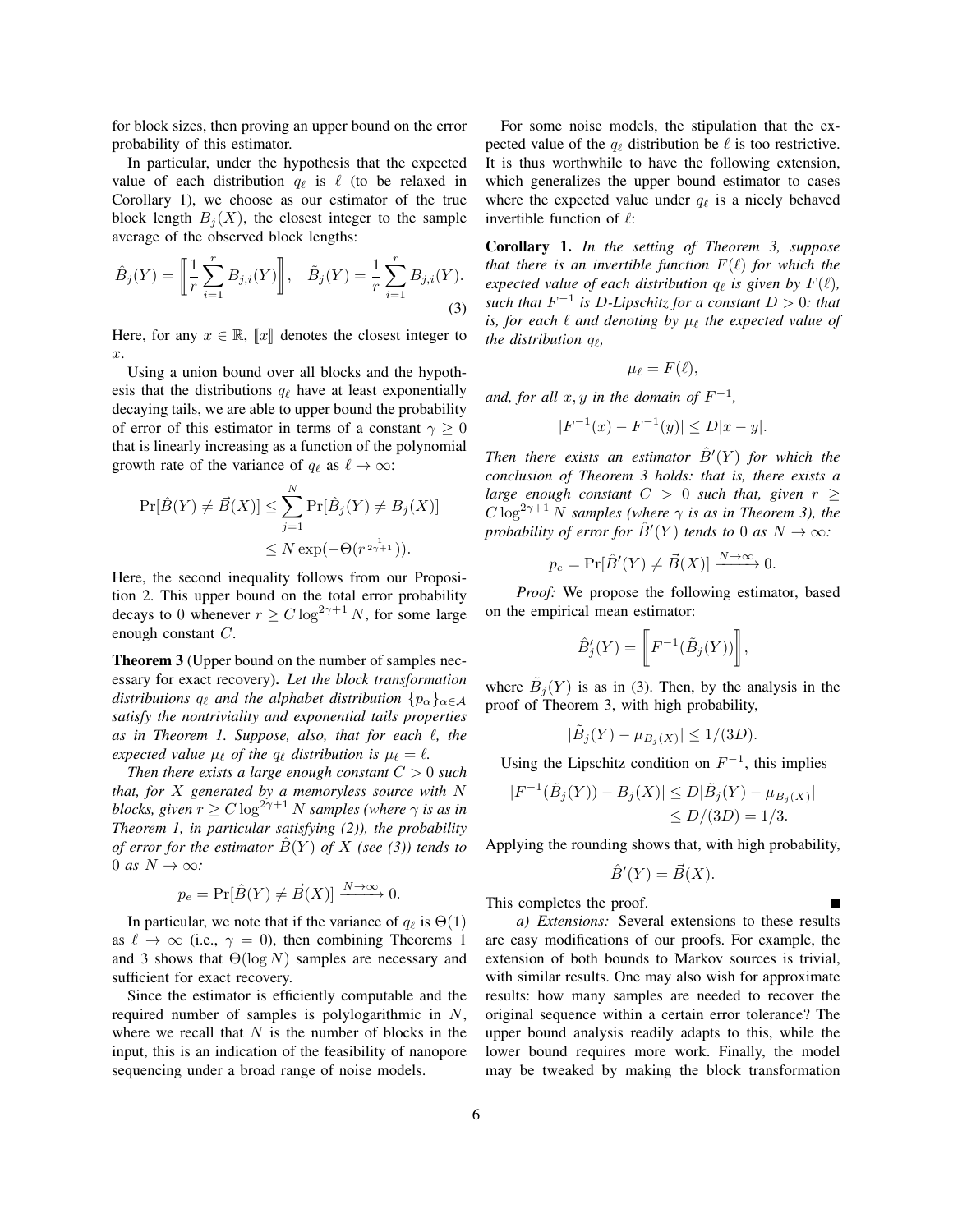distributions  $q_\ell$  dependent on the symbol associated to the block. This also changes the analysis very little.

A more complicated extension may give a more precise upper bound on the necessary number of samples for exact recovery: namely, Theorem 11 of [10] shows that there exists an estimator (possibly difficult to compute) for  $X$  using  $Y$  whose probability of error is upper bounded by the conditional entropy  $H(Y|X)$ . Thus, a precise upper bound on the conditional entropy may yield a tighter (in terms of number of samples) version of Theorem 3.

*b) Limitations:* The main limitation of the present analysis is that we do not consider noise models that create or delete blocks, since we assumed that  $q_{\ell,0} = 0$ for all  $\ell$ . Though natural estimators suggest themselves for the upper bound, their analyses are quite complicated. Intuitively, the complication comes from the fact that a single observed sequence may arise from several different patterns of block insertions and deletions. Thus, we do not explore these variations in this paper. Note further that substitutions can be modeled as insertions followed by corresponding deletions (or vice-versa).

## *C. Proof of Theorem 1*

Note, first, that only a single sample from the channel is needed to recover the sequence of block symbols in the input (since blocks cannot be created or erased in our model). For a lower bound on the necessary number of samples needed for exact recovery of the original sequence  $X$ , we thus need to lower bound the number of samples needed to recover the sequence of block sizes.

Consider any estimator  $B(Y)$  of  $B(X)$ . We denote by  $p_e$  its probability of error:

$$
p_e = \Pr[\hat{B}(Y) \neq \vec{B}(X)].
$$

We want a lower bound on this. To do this, we consider the number  $E$  of blocks whose sizes the estimator determines incorrectly. This may be written as a sum of indicators:

$$
E = \sum_{i=1}^{N} E_i,
$$

where  $E_i$  is the indicator that the estimator is erroneous on block i. Then

$$
p_e = \Pr[E > 0] = 1 - \Pr[E = 0].
$$

Now, conditioning on the symbols of the blocks, the  $E_i$  are independent random variables (more precisely, we may without loss of generality consider an estimator for which this is true):

$$
\Pr[E=0] \tag{4}
$$

$$
= \sum_{s \in A^N} \Pr[\vec{S}(X) = s] \prod_{j=1}^N (1 - \Pr[E_j = 1 | S_j(X) = s_j])
$$
\n(5)

It is thus sufficient to lower bound  $Pr[E_i = 1|S_i(X)]$  $\alpha$ , for arbitrary  $\alpha \in \mathcal{A}$ . To do this, we first condition on the true block size  $B_i(X)$  not being too large: for some  $m_* > 0$  that we will fix later,

$$
Pr[E_j = 1|S_j(X) = \alpha]
$$
  
= 
$$
Pr[\hat{B}_j(Y) \neq B_j(X)|S_j(X) = \alpha]
$$
  
= 
$$
Pr[\hat{B}_j(Y) \neq B_j(X)|B_j(X) \leq m_*, S_j(X) = \alpha]
$$
  

$$
Pr[B_j(X) \leq m_*|S_j(X) = \alpha]
$$
  
+ 
$$
Pr[\hat{B}_j(Y) \neq B_j(X) \cap B_j(X) > m_*|S_j(X) = \alpha]
$$
  

$$
\geq Pr[\hat{B}_j(Y) \neq B_j(X)|B_j(X) \leq m_*, S_j(X) = \alpha]
$$
  

$$
Pr[B_j(X) \leq m_*|S_j(X) = \alpha].
$$

Here, the inequality is by simply lower bounding  $\Pr[\hat{B}_j(Y) \neq \hat{B}_j(X) \cap B_j(X) > m_*|S_j(X) = \alpha]$  by 0. Since the support of  $B_i(X)$  under this conditioning is finite, we may further lower bound by invoking Fano's inequality [5]:

$$
\Pr[\hat{B}_j(Y) \neq B_j(X)|B_j(X) \leq m_*, S_j(X) = \alpha]
$$
 (6)

$$
\geq \frac{H(B_j(X)|\vec{B}_j(Y), B_j(X) \leq m_*, S_j(X) = \alpha)}{\log(m_* - 1)} \tag{7}
$$

$$
-\frac{h(\Pr[\hat{B}_j(Y) \neq B_j(X)|B_j(X) \leq m_*, S_j(X) = \alpha])}{\log(m_* - 1)}.
$$
\n(8)

Here,  $h(x)$  denotes the binary entropy function:  $h(x) =$  $-x \log(x) - (1-x) \log(1-x)$  for  $x \in [0,1]$ . Note that we have replaced the estimator  $\hat{B}_j(Y)$  by the samples  $\vec{B}_j(Y)$ . This is justified by the data processing inequality. To upper bound the entropy  $h(\Pr[\hat{B}_j(Y)] \neq$  $B_i(X)|B_i(X)| \leq m_*, S_i(X) = \alpha$ ) of the error indicator, we need the following lemma:

Lemma 1 (Upper bound on binary entropy). *For any*  $x \in [0, 1]$ ,

$$
h(x) \le 2\sqrt{x}.
$$

For brevity, we omit the proof, which is by elementary convexity considerations.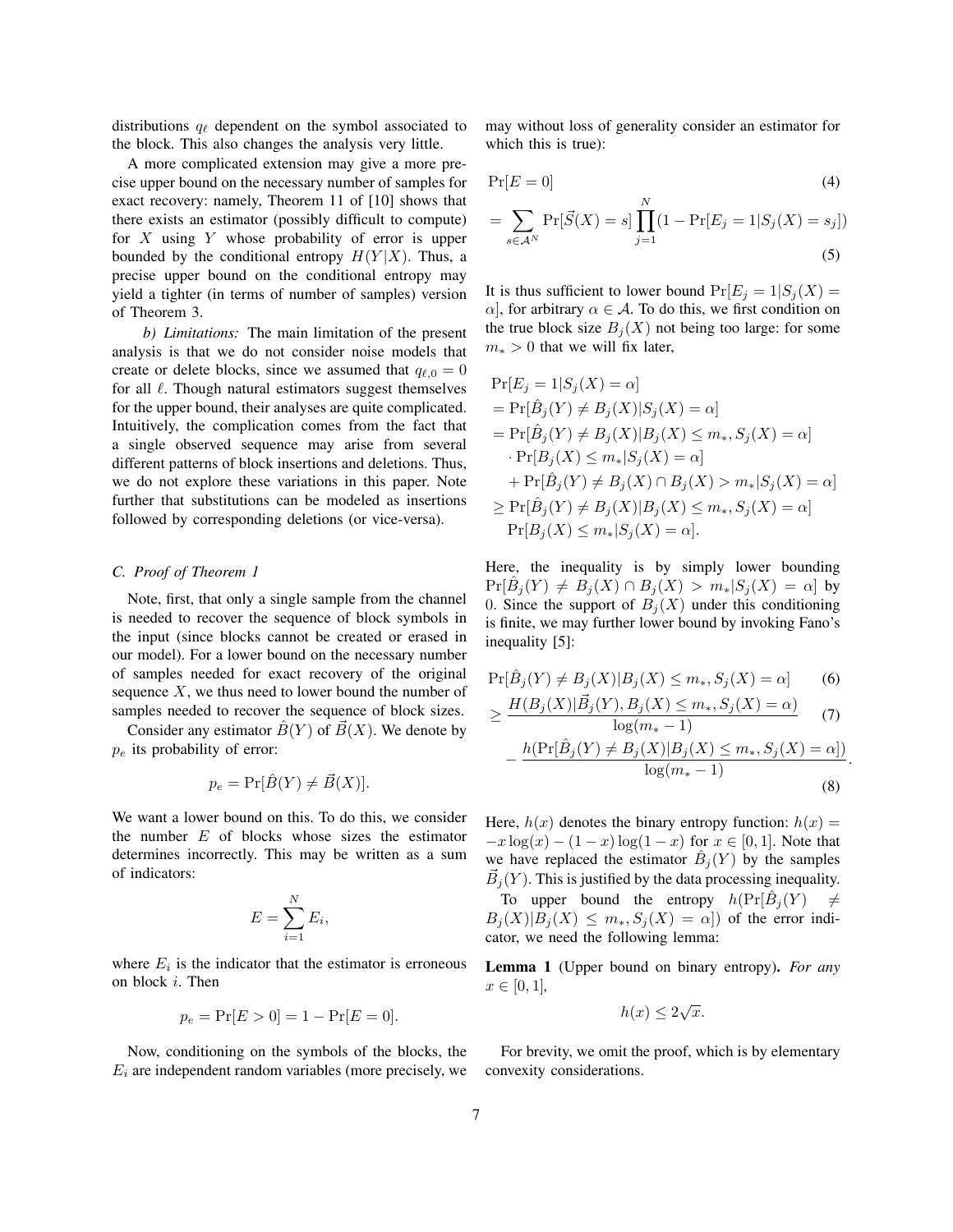Applying Lemma 1, the inequality (8) thus becomes

$$
\Pr[\hat{B}_j(Y) \neq B_j(X)|B_j(X) \leq m_*, S_j(X) = \alpha]
$$
\n
$$
\geq \frac{H(B_j(X)|\vec{B}_j(Y), B_j(X) \leq m_*, S_j(X) = \alpha)}{\log(m_* - 1)}
$$
\n(9)

$$
\frac{100}{B_z(X)|B_z(X)|S_m(S_z(X)) = c}
$$

$$
-\frac{2\sqrt{\Pr[\hat{B}_j(Y) \neq B_j(X)|B_j(X) \leq m_*, S_j(X) = \alpha]}}{\log(m_* - 1)}.
$$
\n(11)

*1) Lower bounding the conditional entropy:* It remains to show a lower bound on  $H(B_j(X)|\vec{B}_j(Y), B_j(X) \leq m_*, S_j(X) = \alpha).$ The goal of this section is to show the following:

Proposition 1 (Lower bound on conditional entropy). *We have, for any*  $j \in \{1, ..., N\}$ *, and for*  $m_* = \Theta(1)$ *and any*  $\alpha \in \mathcal{A}$ *,* 

$$
H(B_j(X)|\vec{B}_j(Y), B_j(X) \le m_*, S_j(X) = \alpha) \ge e^{-\Theta(r)}.
$$

*a) Useful notation, types:* To proceed, we define some useful notation: for  $\ell \in \mathbb{N}$ ,

$$
P_{\alpha,\ell} = \Pr[B_j(X) = \ell | S_j(X) = \alpha, B_j(X) \le m_*].
$$

For  $\vec{k}$  a vector of non-negative integers of length r, we denote by  $q_{\ell, \vec{k}}$  the probability that r independent samples of  $q_\ell$  yield  $\vec{k}$ :

$$
q_{\ell, \vec{k}} = \prod_{i=1}^{r} q_{\ell, k_i}.
$$
 (12)

Observe that any permutation of the entries of  $\vec{k}$  is given the same probability. This motivates the following definition [5]: the *type* of an *r*-dimensional vector  $k$  of non-negative integers is the set of all vectors formed by permuting the entries of  $\vec{k}$ . Associated bijectively with any type is an infinite-length sequence  $T = T(\vec{k})$  whose entries are defined as follows: for  $i \in \mathbb{N}$ ,

$$
T_i = |\{j \in \{1, ..., r\} : k_j = i\}|.
$$

That is, the *i*th entry of  $T$  is the number of times  $i$ appears in  $k$ . Note that the sequence so defined is the same for any element of the corresponding type, so it is well-defined. In what follows, we abuse notation and refer to these sequences as types. We further define the support supp $(T)$  as the set of i for which  $T_i \neq 0$ . We denote the set of all possible types of  $r$ -sample vectors by T. Finally, we denote by  $q_{\ell,T}$  the probability assigned by  $q_\ell$  to any representative element of T:

$$
q_{\ell,T} = \prod_{i \in \text{supp}(T)} q_{\ell,i}^{T_i}.
$$
 (13)

*b) Proof of Proposition 1:* By an elementary derivation, it may be seen that the conditional entropy to be lower bounded has the following equivalent expression:

$$
H(B_j(X)|\vec{B}_j(Y), B_j(X) \le m_*, S_j(X) = \alpha)
$$
  
= 
$$
\sum_{\ell=1}^{\infty} P_{\alpha,\ell} \sum_{\vec{k} \ge \vec{1}} q_{\ell,\vec{k}} \log \left( 1 + \sum_{m \ne \ell} \frac{P_{\alpha,m} q_{m,\vec{k}}}{P_{\alpha,\ell} q_{\ell,\vec{k}}}\right).
$$

The existence of this conditional entropy is guaranteed by the exponential tail assumption in the theorem.

Now, we observe that all vectors  $k$  in a given type contribute the same amount in the inner sum. We thus collect them together and replace the inner sum with a sum over all possible types for *r*-vectors of samples:

$$
H(B_j(X)|\vec{B}_j(Y), B_j(X) \le m_*, S_j(X) = \alpha)
$$
  
= 
$$
\sum_{\ell=1}^{\infty} P_{\alpha,\ell} \sum_{T \in \mathbb{T}} {r \choose T} q_{\ell,T} \log \left( 1 + \sum_{m \neq \ell} \frac{P_{\alpha,m} q_{m,T}}{P_{\alpha,\ell} q_{\ell,T}} \right),
$$
 (14)

where  $\binom{r}{T}$  is the multinomial coefficient:

$$
\binom{r}{T} = \binom{r}{T_1, T_2, \dots}
$$

(note that only finitely many elements of the sequence T are nonzero).

To lower bound this sum, we start by approximating  $\binom{r}{T}q_{\ell,T}$  using Stirling's formula [1]. We have

$$
q_{\ell,T}\binom{r}{T} = \exp\left(\sum_{t \in \text{supp}(T)} T_t \log q_{\ell,T_t} + r \log r\right)
$$
  
\n
$$
-r + \frac{1}{2} \log r + \frac{1}{2} \log(2\pi) + O(1/r)
$$
  
\n
$$
- \sum_{t \in \text{supp}(T)} (T_t \log T_t - T_t + \frac{1}{2} \log T_t + \frac{1}{2} \log(2\pi) + O(1/T_t))
$$
  
\n
$$
= \exp(-r \sum_{t \in \text{supp}(T)} \frac{T_t}{r} \log \frac{T_t/r}{q_{\ell,T_t}} + \frac{1}{2} \log \frac{r}{\prod_j T_j} - \frac{|\text{supp}(T)|}{2} \log(2\pi) + O\left(\sum_{t \in \text{supp}(T)} \frac{1}{T_t}\right) + O(1))
$$
  
\n
$$
= \exp(-rD(\lbrace T_t/r \rbrace_t || \lbrace q_\ell \rbrace) + \frac{1}{2} \log \frac{r}{\prod_j T_j} - \frac{|\text{supp}(T)|}{2} \log(2\pi) + O\left(\sum_{t \in \text{supp}(T)} \frac{1}{T_t}\right) + O(1))
$$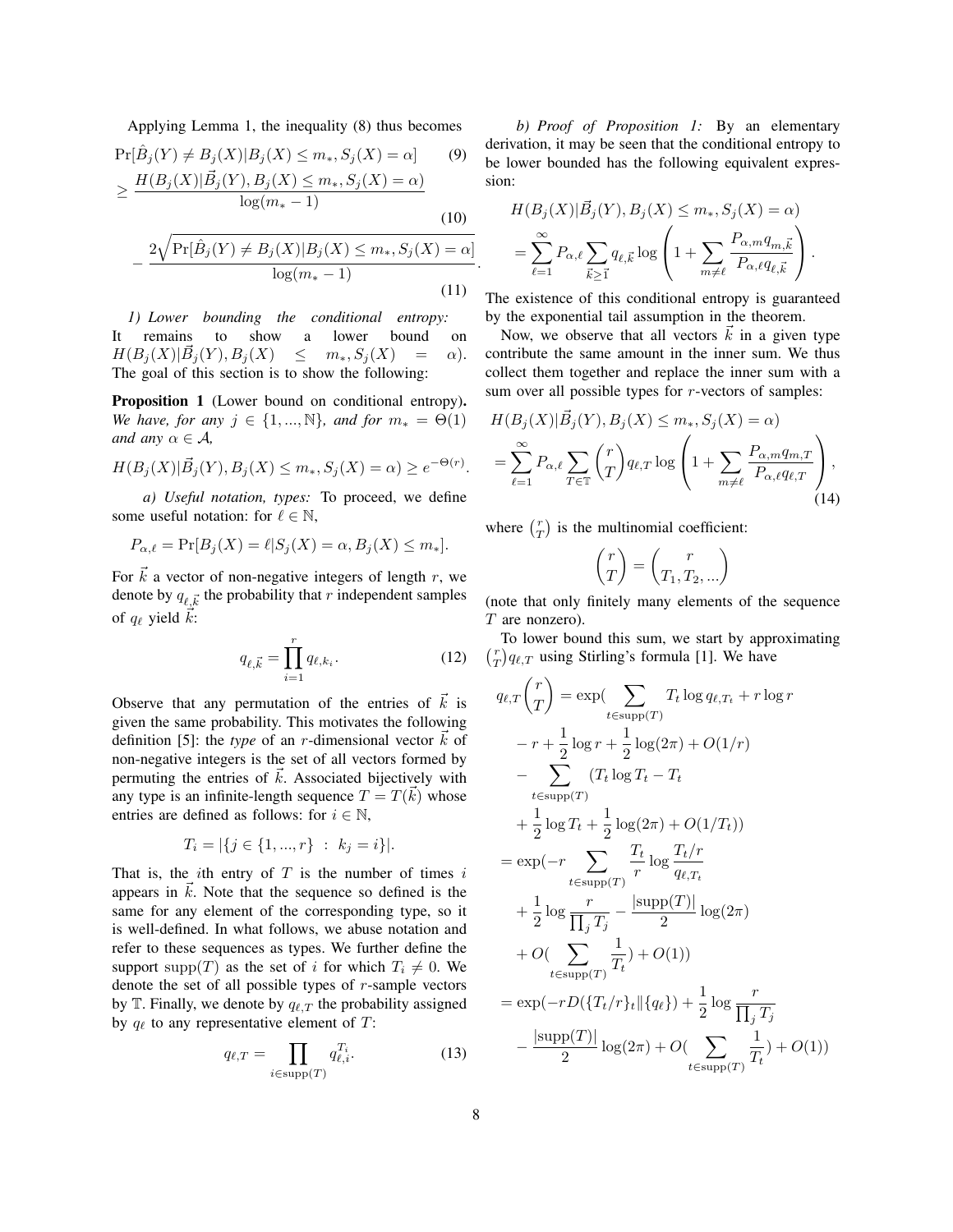If we restrict our attention to types  $T$  with bounded support (i.e.,  $|\text{supp}(T)| = \Theta(1)$ ), which yields a lower bound because all terms of (14) are non-negative, then this becomes

$$
q_{\ell,T}\binom{r}{T} = e^{-rD(\{T_t/r\}_t \| \{q_\ell\}) + O(\log r)}.
$$
 (15)

Here, we note that the entries of each type sum to  $r$ (since there are r samples, so  $\{T_t/r\}_t$  forms a distribution). Furthermore,  $D({T_t/r}_t|\{q_\ell\})$  denotes the KLdivergence of the two distributions. Terms for which this KL-divergence are smaller contribute more, so we further lower bound by restricting to only those types for which it is small (in a sense to be made precise below).

Thus, we lower bound (14) by restricting as follows:

- In the outer sum, we restrict to  $\ell \leq \ell_{*}$ , for some fixed positive  $\ell_*$ .
- In the inner sum, we restrict to  $T \in \mathbb{T}(\epsilon, t_*)$ , where we define  $\mathbb{T}(\epsilon, t_*)$ , for some small  $\epsilon = \epsilon(r)$  and arbitrary fixed positive  $t_*,$  to be the set of types  $T \in$ T with  $|\text{supp}(T)| \le t_*$  and  $D({T_t/r}_t | \{q_\ell\}) \le \epsilon$ . In order for the resulting bound to be nontrivial, we must show the following:

**Claim 1.** *The set*  $\mathbb{T}(\epsilon, t_*)$  *is nonempty for any given , provided that* t<sup>∗</sup> *is sufficiently large.*

This is a consequence of the strong law of large numbers and the fact that we have restricted to  $\ell$  <  $\ell_* = O(1)$ . We prove it in Appendix VII-A.

• In the innermost sum, inside the logarithm, we restrict m to a single term  $m = \ell + 1$  for which  $q_{m,T} \neq 0$  (this is nonzero because of the assumption that  $supp(q_\ell) = supp(q_{\ell+1})$  in the statement of Theorem 1).

We now estimate the expression inside the logarithm in the lower bound:

$$
\frac{P_{\alpha,\ell+1}q_{\ell+1,T}}{P_{\alpha,\ell}q_{\ell,T}} = P_{\alpha,\ell+1}/P_{\alpha,\ell} \cdot \exp(-r\sum_{i=1}^{\infty} \frac{T_i}{r} \log \frac{q_{\ell,i}}{q_{\ell+1,i}}),
$$
\n(16)

where we recall the definition of  $q_{\ell,T}$  given by (13). Now, using the definition of  $\mathbb{T}(\epsilon, t_*)$ , we may approximate  $T_i/r$  by  $q_{\ell,i}$  as follows: we know that

$$
D(\{T_t/r\}||q_\ell) < \epsilon.
$$

To convert this to a bound on the  $L_1$  distance between  ${T_i/r}$  and  $q_\ell$ , we apply Pinsker's inequality [5]:

Lemma 2 (Pinsker's inequality). *For two distributions* P *and* Q *on the same probability space,*

$$
||P - Q||_{TV} \le \sqrt{2 \cdot D(P||Q)}
$$

Thus, we have

$$
T_i/r = (T_i/r - q_{\ell,i}) + q_{\ell,i} = q_{\ell,i}(1 + O(\epsilon(r))/q_{\ell,i}).
$$

Now, since  $\ell$  is bounded, and since  $T_i \neq 0 \implies$  $q_{\ell,i} \neq 0$ , we have that  $q_{\ell,i} = \Theta(1)$ , so that we have the asymptotic equivalence

$$
T_i/r = q_{\ell,i}(1 + O(\epsilon(r))).
$$

(Note that the  $O$  is not uniform in  $\ell$ .)

Plugging this approximation into (16), we have

$$
\frac{P_{\alpha,\ell+1}q_{\ell+1,T}}{P_{\alpha,\ell}q_{\ell,T}}
$$
  
=  $P_{\alpha,\ell+1}/P_{\alpha,\ell} \cdot \exp(-rD(q_{\ell}||q_{\ell+1})(1+O(\epsilon(r))))$ .

Plugging this into the logarithm (14), we get

$$
\log \left( 1 + \sum_{m \neq \ell} \frac{P_{\alpha,m} q_{m,T}}{P_{\alpha,\ell} q_{\ell,T}} \right) \ge \log(1 + \frac{P_{\alpha,m} q_{m,T}}{P_{\alpha,\ell} q_{\ell,T}})
$$

$$
\sim \frac{P_{\alpha,\ell+1}}{P_{\alpha,\ell}} \cdot \exp(-rD(q_{\ell}||q_{\ell+1})(1 + O(\epsilon(r)))), \quad (17)
$$

provided that  $d_{min} = \Omega(1)$ , where we define  $d_{min}$  to be

$$
d_{min} = \min_{\ell,m \in \{1,\dots,\ell_*\}} D(q_{\ell} || q_m).
$$

We may, in any case, lower bound further by upper bounding the KL-divergence in the exponent of (17) by some constant. Thus, we have shown that the logarithm in (14) is lower bounded by

$$
\log\left(1+\sum_{m\neq\ell}\frac{P_{\alpha,m}q_{m,T}}{P_{\alpha,\ell}q_{\ell,T}}\right)\geq e^{-\Theta(r)},\qquad(18)
$$

after noting that  $\frac{P_{\alpha,\ell+1}}{P_{\alpha,\ell}} = \Theta(1)$  if we choose  $\ell_* < m_*$ . Combining (18) with (15), we get as a lower bound

for (14)

$$
H(Bj(X)|\vec{B}_j(Y), B_j(X) \le m_*, S_j(X) = \alpha)
$$
  
\n
$$
\ge \exp(-r(\epsilon + \Theta(1)) + O(\log r)) = \exp(-\Theta(r)).
$$

This completes the proof of Proposition 1.

 $\Box$ 

*2) Finishing the proof of Theorem 1:* By Proposition 1, we may further lower bound (11), which yields

$$
\Pr[\hat{B}_j(Y) \neq B_j(X)|B_j(X) \leq m_*, S_j(X) = \alpha]
$$
  
\n
$$
\geq \frac{e^{-\Theta(r)}}{\log(m_* - 1)}
$$
  
\n
$$
-\frac{2\sqrt{\Pr[\hat{B}_j(Y) \neq B_j(X)|B_j(X) \leq m_*, S_j(X) = \alpha]}}{\log(m_* - 1)}.
$$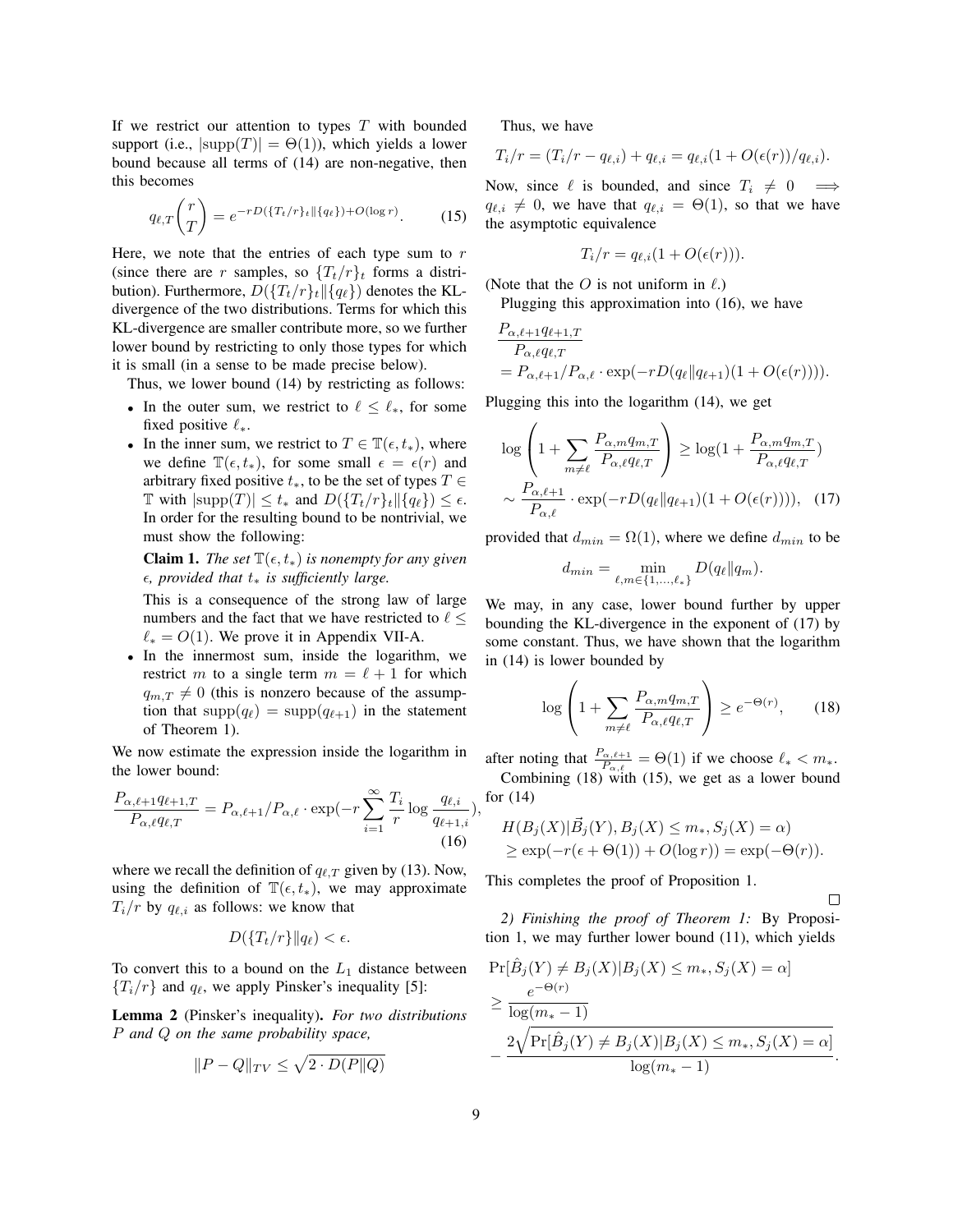This in particular implies that

$$
\Pr[\hat{B}_j(Y) \neq B_j(X)|B_j(X) \leq m_*, S_j(X) = \alpha]
$$
  
\n
$$
\geq e^{-\Theta(r)}.
$$

Plugging this into (5), we get that

$$
\Pr[E=0] \le \sum_{s \in A^N} \Pr[\vec{S}(X) = s] \prod_{j=1}^N (1 - e^{-\Theta(r)})
$$

$$
= \sum_{s \in A^N} \Pr[\vec{S}(X) = s] (1 - e^{-\Theta(r)})^N
$$

$$
= (1 - e^{-\Theta(r)})^N
$$

$$
\implies p_e \ge 1 - (1 - e^{-\Theta(r)})^N.
$$

Finally, using the fact that

$$
(1 - e^{-\Theta(r)})^N = e^{-Ne^{-\Theta(r)}(1 + o(1))},
$$

we see that this lower bound is  $\Theta(1)$  as long as  $r <$  $C \log N$ , for some small enough positive constant C. This completes the proof of Theorem 1.

#### *D. Proof of Theorem 3*

 $\mathbf{N}$ 

For an upper bound on the number of samples needed for exact recovery of the original sequence  $X$  from  $r$ samples  $Y$ , it is sufficient to exhibit an estimator and to upper bound its error probability. Since a single sample reveals all symbols with probability 1, the challenge lies in determining the  $N$  original block sizes. We propose the estimator  $\hat{B}_j(Y)$  as in (3) for the *j*th block size, for  $j \in \{1, ..., N\}.$ 

Next, we analyze the error probability of this estimator. By the union bound, we can upper bound the probability of error  $p_e$  as a sum over all blocks:

$$
\Pr[\hat{B}(Y) \neq \vec{B}(X)] \leq \sum_{j=1}^{N} \Pr[\hat{B}_j(Y) \neq B_j(X)] \quad (19)
$$

$$
= \sum_{j=1}^{N} \sum_{\alpha \in \mathcal{A}} \Pr[S_j(X) = \alpha] \tag{20}
$$

$$
\Pr[\hat{B}_j(Y) \neq B_j(X)|S_j(X) = \alpha] \qquad (21)
$$

$$
= \sum_{j=1}^{N} \sum_{\alpha \in \mathcal{A}} \Pr[S_j(X) = \alpha] \tag{22}
$$

$$
\sum_{m=2}^{\infty} \Pr[B_j(X) = m | S_j(X) = \alpha]
$$
 (23)

$$
\Pr[\hat{B}_j(Y) \neq B_j(X)|B_j(X) = m].
$$
 (24)

Here, the first equality is by conditioning on the symbol *Here,*  $a \vee b$  *denotes* max $\{a, b\}$ *, and*  $a \wedge b$  *denotes* of the *j*th block of X, and the second equality is by  $\min\{a, b\}$ .

conditioning on the input block size being  $m$  and by the fact that  $\tilde{B}_j(Y)$  is conditionally independent of  $S_j(X)$ given the input block size.

It remains to analyze the probability  $\Pr[\hat{B}_j(Y) \neq$  $B_i(X)|B_i(X) = m$ . By definition of the closest integer function, we have

$$
\Pr[\hat{B}_j(Y) \neq B_j(X)|B_j(X) = m] \n= \Pr[|\tilde{B}_j(Y) - B_j(X)| \ge 1/2 | B_j(X) = m].
$$

Now, note that  $B_{j,i}(Y)$ , for  $i = 1, ..., r$ , under this conditioning, is distributed according to the measure  $q_m$ and has mean m. Furthermore, all terms are independent.

At this point in the proof, we use the tail bound assumed in the hypothesis. In particular, this implies [22] that the random variables  $B_{j,i}(Y)$  appearing in the definition of the estimator are *weakly sub-Gaussian*, defined as follows:

Definition 1 (Weakly sub-Gaussian). *A random variable* M *is said to be* weakly sub-Gaussian *(also called* sub-Exponential*) with parameter* λ *if its centered version*  $\hat{M} = M - \mathbb{E}[M]$  *satisfies* 

$$
\mathbb{E}[e^{s\hat{M}}] \le e^{s^2\lambda^2/2}
$$

*for all*  $|s| \leq 1/\lambda$ *. We then write* 

 $M \sim$ WeaklySubGaussian( $\lambda$ ).

Note that this differs from the definition of a sub-Gaussian random variable in that the inequality on the MGF is not required to hold for all  $s \in \mathbb{R}$ . Thus, the class of weakly sub-Gaussian random variables includes as a proper subset sub-Gaussian random variables, as well as random variables with only exponential tails.

Sums of i.i.d. weakly sub-Gaussian random variables satisfy the following concentration result [22]:

**Lemma 3** (Bernstein's inequality). Let  $M_1, \ldots, M_r$ *be independent random variables such that each*  $M_i \sim$ WeaklySubGaussian( $\lambda$ ) *and*  $\mathbb{E}[M_i] = 0$ . Define

$$
\bar{M} = \frac{1}{r} \sum_{i=1}^{r} M_i
$$

*(i.e., the empirical mean of the random variables*  $M_i$ *). Then for any*  $t > 0$ *, we have* 

$$
\Pr[\bar{M} < t] \vee \Pr[\bar{M} > t] \le \exp\left[-\frac{r}{2}\left(\frac{t^2}{\lambda^2} \wedge \frac{t}{\lambda}\right)\right].
$$

 $\Box$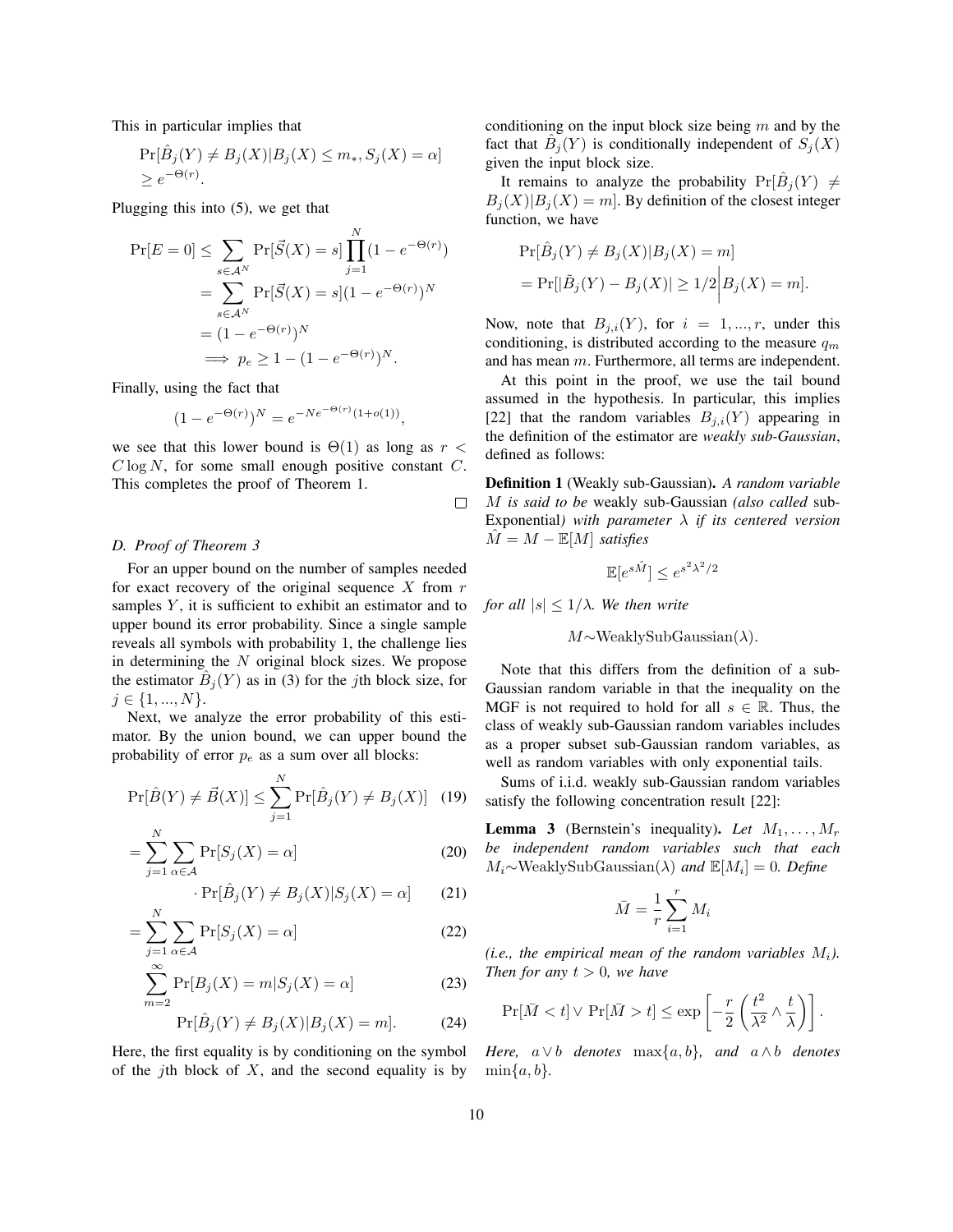Applying this with  $M_i = B_{j,i}(Y) - \mathbb{E}[B_{j,i}(Y)]$  and  $\lambda = \text{const} \cdot m^{\gamma}$ , we get that

$$
\Pr[|\tilde{B}_j(Y) - \mathbb{E}[\tilde{B}_j(Y)]| \ge 1/2] \le 2e^{-\Theta(r/m^{2\gamma})}.
$$

Plugging this into (24) after recalling that we conditioned on  $B_i(X) = m$ , this results in

$$
Pr[\hat{B}(Y) \neq \vec{B}(X)]
$$
  
\n
$$
\leq 2 \sum_{j=1}^{N} \sum_{\alpha \in \mathcal{A}} Pr[S_j(X) = \alpha]
$$
  
\n
$$
\sum_{m=2}^{\infty} Pr[B_j(X) = m | S_j(X) = \alpha] e^{-\Theta(r/m^{2\gamma})}
$$
  
\n
$$
= 2 \sum_{j=1}^{N} \sum_{\alpha \in \mathcal{A}} Pr[S_j(X) = \alpha] \sum_{m=2}^{\infty} e^{-\Theta(m) - \Theta(r/m^{2\gamma})}.
$$

Here, the equality comes from the fact that  $Pr[B_i(X)] =$  $m|S_i(X) = \alpha$  is geometrically distributed with a parameter that is  $\Theta(1)$ . To evaluate the m sum, we find the largest term by taking the derivative of the exponent with respect to  $m$ , setting it equal to 0, and solving. This shows that the largest term comes from

$$
m_* = \begin{cases} 2 & \gamma = 0\\ \Theta(r^{\frac{1}{2\gamma+1}}) & \gamma > 0 \end{cases}
$$

and the maximum contribution is  $e^{-\Theta(r^{\frac{1}{2\gamma+1}})}$  in either case. Thus, it is easy to see that the  $m$  sum is given by

$$
\sum_{m=2}^{\infty} \exp(-\Theta(m) - \Theta(r/m^{2\gamma})) = e^{-\Theta(r^{\frac{1}{2\gamma+1}})}.
$$

Since the  $\alpha$  sum is over a constant number of indices, and since  $Pr[S_i(X) = \alpha] = \Theta(1)$  for all  $\alpha \in \mathcal{A}$ , we have thus shown the following proposition:

Proposition 2 (Upper bound on block errors). *We have, uniformly for*  $j \in \{1, ..., N\}$ *, for the estimator* (3),

$$
\Pr[\hat{B}_j(Y) \neq B_j(X)] \le \exp(-\Theta(r^{\frac{1}{2\gamma+1}})).
$$
 (25)

This implies

$$
\Pr[\hat{B}(Y) \neq \vec{B}(X)] \le \sum_{j=1}^{N} e^{-\Theta(r^{\frac{1}{2\gamma+1}})}.
$$

Finally, note that the  $\Theta$  in the exponent above is uniform in  $j$ , which yields the upper bound

$$
\Pr[\hat{B}(Y) \neq \vec{B}(X)] \leq N e^{-\Theta(r^{\frac{1}{2\gamma+1}})}.
$$

In order for this upper bound to tend to 0 as  $N \to \infty$ (so that the estimator is equal to the input sequence), it is sufficient to have a number of samples  $r$  satisfying

$$
r \ge C \log^{2\gamma + 1} N,
$$

for a large enough constant  $C$ . This completes the proof of the theorem.  $\Box$ 

## IV. CONCRETE EXAMPLES AND EMPIRICAL RESULTS

In this section, we illustrate our upper bound results empirically. For two different block transformation distributions, we pass a random sequence  $X$  through the corresponding channels  $r$  times and use the estimators guaranteed by Theorem 3 and Corollary 1 to calculate an estimate  $\overline{Y}$  of X. We plot the resulting number of block errors (averaged over 100 trials of the above experiment) versus the number of samples.

For both examples, X has  $N = 10000$  blocks,  $r \leq$ 200, and the alphabet distribution is given by

$$
p_{\alpha} = 1/4, \qquad \alpha \in \{1, 2, 3, 4\}.
$$

## *A. Bounded Variance Distribution*

The first distribution that we consider is defined as follows: fixing any  $q \in (0, 1)$ ,

$$
q_{\ell,k} = q^{k-\ell}(1-q),
$$

for any  $k \ge \ell \ge 1$ . After some easy calculation, we find that the expected value of this distribution is given by

$$
\mu_{\ell} = \ell + \frac{q}{1-q}.
$$

Moreover, the variance is  $\Theta(1)$  (so that the exponential decay condition in Theorem 3 is satisfied with  $\gamma = 0$ ).

Although only insertions are allowed under this distribution, it is easy to tweak it to support deletions, and our theoretical results would still apply.

Thus, Corollary 1 suggests an estimator:

$$
\hat{B}'_j(Y) = \left[ \tilde{B}_j(Y) - \frac{q}{1-q} \right].
$$

The plot of the performance of this estimator is given in Figure 2. The number of block errors, for a single sample, is of the same order as the number of blocks and decreases exponentially as a function of the number of samples; thus, logarithmically many samples (as a function of  $N$ ) are required for exact recovery. This is empirically in agreement with the guarantees of Corollary 1 and Theorem 2.

#### *B. Independent Insertion-Deletion Distribution*

To illustrate the robustness of our analysis, we consider another distribution with (asymptotically) higher variance: namely, what we call the *independent insertion-deletion* distribution. It captures a transformation model in which, for each block, the first symbol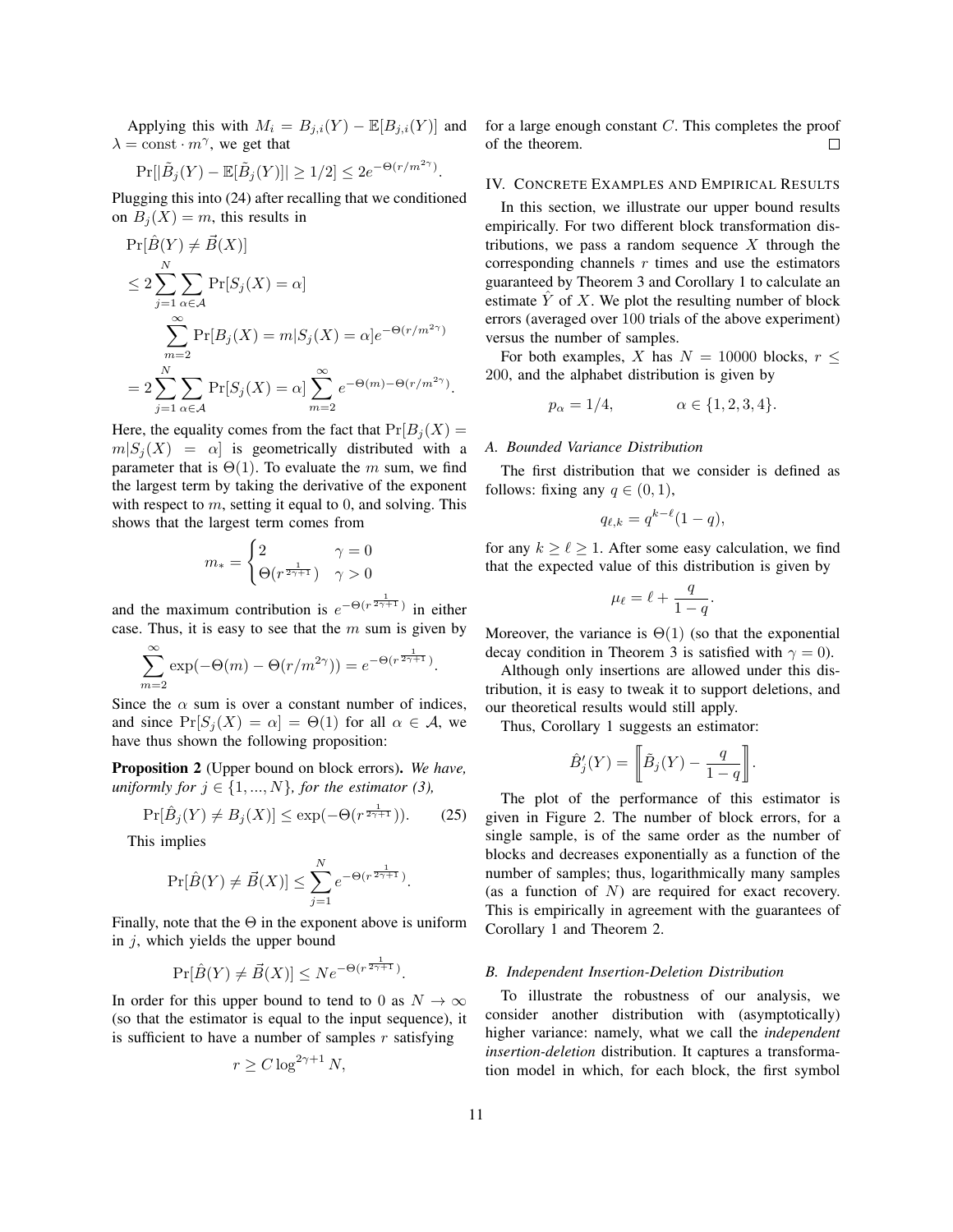

Figure 2: Number of samples versus number of block errors for the bounded variance model.

passes through untouched, while each subsequent symbol is deleted or duplicated with probability 1/2 each. That is, for any block  $j \leq N$  and sample  $i \leq r$ ,

$$
B_{j,i}(Y) = 1 + 2 \cdot \text{Binomial}(B_j(X) - 1, 1/2).
$$

The expected value of the  $q_\ell$  distribution is then

$$
\mu_{\ell}=\ell,
$$

while the variance is

$$
\sigma_{\ell}^2 = (\ell - 1) = \Theta(\ell).
$$

That is, Theorem 3 applies with  $\gamma = 1$ , guaranteeing an upper bound of  $\Theta(\log^3 N)$  samples. Since  $\mu_\ell = \ell$ , the estimator prescribed by Theorem 3 suffices. By the lower bound theorem, we see that at least  $\Theta(\log N)$ samples are needed for exact recovery, as in the previous example.

The plot of the performance of this estimator is given in Figure 3.

#### V. RELATED RESEARCH

Technologies underlying nanopore sequencers have been investigated for over a decade [6], [2]. Commercial platforms based on these technologies have only recently been announced – with Oxford Nano being the leading platform. An excellent introduction to this platform is available at: https://www.nanoporetech.com/ technology/analytes-and-applications-dna-rna-proteins/ dna-an-introduction-to-nanopore-sequencing. There have been preliminary efforts aimed at characterizing the performance of nanopore sequencing platforms in terms of error rate, error classification, and run lengths [16], [19], [9], [23].



# of samples

Figure 3: Number of samples versus number of block errors for the independent insertion-deletion model.

Churchill and Waterman [4] address similar questions to ours for substitution channels. A key differentiating aspect of their work is that they reconstruct a sequence of read values for a given position as a consensus; i.e., the most frequent value across replicates. In contrast, significantly different estimators are needed for reconstruction in our model. Beyond this, a major difference between our results and those of Churchill and Waterman is that they provide bounds for a specific estimation technique, whereas our bounds are fundamental – they hold irrespective of the chosen estimator. Moreover, for certain choices of model parameters, our lower bounds contain Kullback-Leibler divergences between different block transformation distributions corresponding to different input block lengths, which quantitatively describes the difficulty of distinguishing them.

A historically important paper related to limits of sequencing technologies by Lander and Waterman [14] poses statistical questions about the performance of shotgun sequencing and heuristically answers them. In particular, they consider the following model: fix a DNA string  $G$  of length  $n$ , which we would like to recover. Samples from this string take the form of substrings of a given fixed small size, taken uniformly at random from G. That is, the randomness in this model is in the *location* of the sampled substrings, and there are no substitutions, insertions, or deletions. The authors define the *coverage depth* of a set of samples as the average number, over each position  $i$  in  $G$ , of samples that include i. They then relate the expected coverage depth to the expected number of "contigs" (i.e., contiguous substrings of  $G$  assembled from overlapping samples), in particular showing that the latter decays exponentially as the expected coverage depth increases. They use this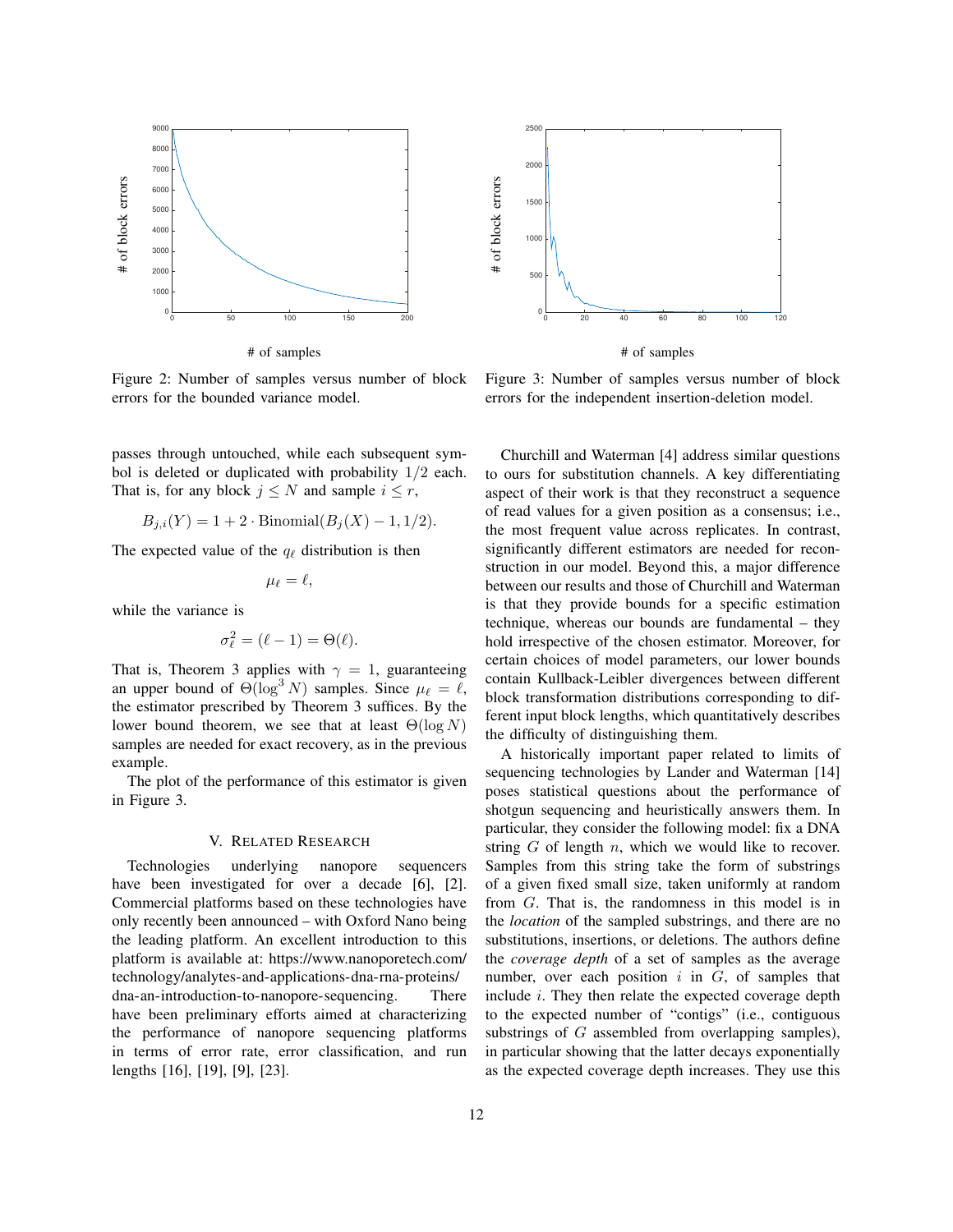to conclude that, in order to recover  $G$ , the expected coverage depth must be at least logarithmic in  $n$ . This result differs from ours in several key ways: first, the noise in our model takes the form of erroneous reads of the entire sequence, whereas theirs is in the form of noiseless reads of small portions of the sequence. Second, the logarithmic lower bound in their case is in terms of expected coverage depth, instead of samples. Finally, we give an algorithmically efficient method for reconstruction in our model, whereas they do not.

A more recent paper, by Motahari et al. [18], further (and rigorously) studies DNA shotgun sequencing. In particular, the authors give bounds on the number of reads (which take the same form as in [14]) necessary to reconstruct a given string, this time modeled probabilistically. Moreover, they consider the case of independent substitution errors, and they give algorithms for reconstruction. The major contrast with our work is again that the noise and read models are quite different, leading to different challenges in analysis.

Error characteristics and models for nanopore sequencers have been recently studied by O'Donnell et al [19]. In this study, the authors investigate error characteristics, and build a statistical model for errors. They use this model to show, through a simulation study, that replicated extrusion can be used to improve error characteristics. In particular, they show that using their model, it is possible to achieve 99.99% accuracy by replicating the read 140 times. This empirical study provides excellent context for our analytical study, which provides rigorous bounds and required replication rates.

There have been a number of efforts aimed at analyzing the error characteristics of current generation of sequencing technologies, including the 454 and PacBio sequencers [13], [3], [20]. These efforts are primarily aimed at the problem of alignment of relatively short fragments - of localizing their positions in a longer sequence. In contrast, due to longer reads obtained by nanopore sequencing, in this paper, we do not deal with the issue of localizing positions of the fragments and focus on the problem of correcting indel errors. These considerations can be also used for improving accuracy from multiple (aligned) reads of any sequencing technique. Our approach takes an information theoretic view to the problem. In doing so, we are able to establish fundamental bounds on the performance envelope of the modeled nanopore sequencer. To the best of our knowledge, this paper represents the first information theoretic formulation of its kind.

There has been significant work on different channels, their capacities, and error characteristics since the work of Shannon. Of particular relevance to our results is the work in deletion channels [12] (see also [17] for a survey). As mentioned, the capacity of independent insertion/deletion channels is as yet unknown, though lower bounds have been proven in the form of explicit distributional constructions and coding schemes [24]. There have been efforts aimed at error correction in insertion-deletion channels in the context of communication, storage, and RFID systems [26]. A variant of independent insertion-deletion channels appears in the literature under the name "sticky channels", with the key contrast with our model being that individual symbols are replicated (potentially several times) or deleted independently, whereas our sticky channel operates at the block level. Moreover, the emphasis in the information theory literature has been on determining bounds on the capacity, whereas we have the qualitatively different task of bounding the sample complexity.

Finally, we mention that in practical applications, if one wishes to numerically compute estimates of the bounds on the number of samples necessary for exact recovery, one must at least know estimates of the distribution on the alphabet  $\{p_{\alpha}\}_{{\alpha}\in\mathcal{A}}$ . Since the channel is sticky, it is not utterly obvious how to do this. The paper [8] gives heuristics for this problem in the per-symbol sticky channel model.

## VI. DISCUSSION AND CONCLUSION

In this paper, we present a novel modeling methodology based on the abstraction of a nanopore sequencer as an information theoretic channel. We use our methodology to show a number of important results: (i) the indel error rate of the nanopore sequencer limits the sequence length that can be accurately reconstructed from a single sample; (ii) replicated extrusion through the nanopore is an effective technique for increasing the accurate reconstruction length; (iii) the necessary number of replicas is a slowly growing function of the sequence length (polylogarithmic in sequence length), enabling nanopore sequencers to accurately reconstruct long sequences. We demonstrate our results for a wide class of error models and show that our analyses are robust.

#### **REFERENCES**

- [1] Milton Abramowitz and Irene A. Stegun. *Handbook of Mathematical Functions with Formulas, Graphs, and Mathematical Tables*, volume 55 of *National Bureau of Standards Applied Mathematics Series*. For sale by the Superintendent of Documents, U.S. Government Printing Office, Washington, D.C., 1964.
- [2] T. Butler, M. Pavlenok, I. Derrington, M. Niederweis, and J. Gundlach. Single-molecule dna detection with an engineered mspa protein nanopore. *Proceedings of the National Academy of Science*, 105(52):20647–20652, 2008.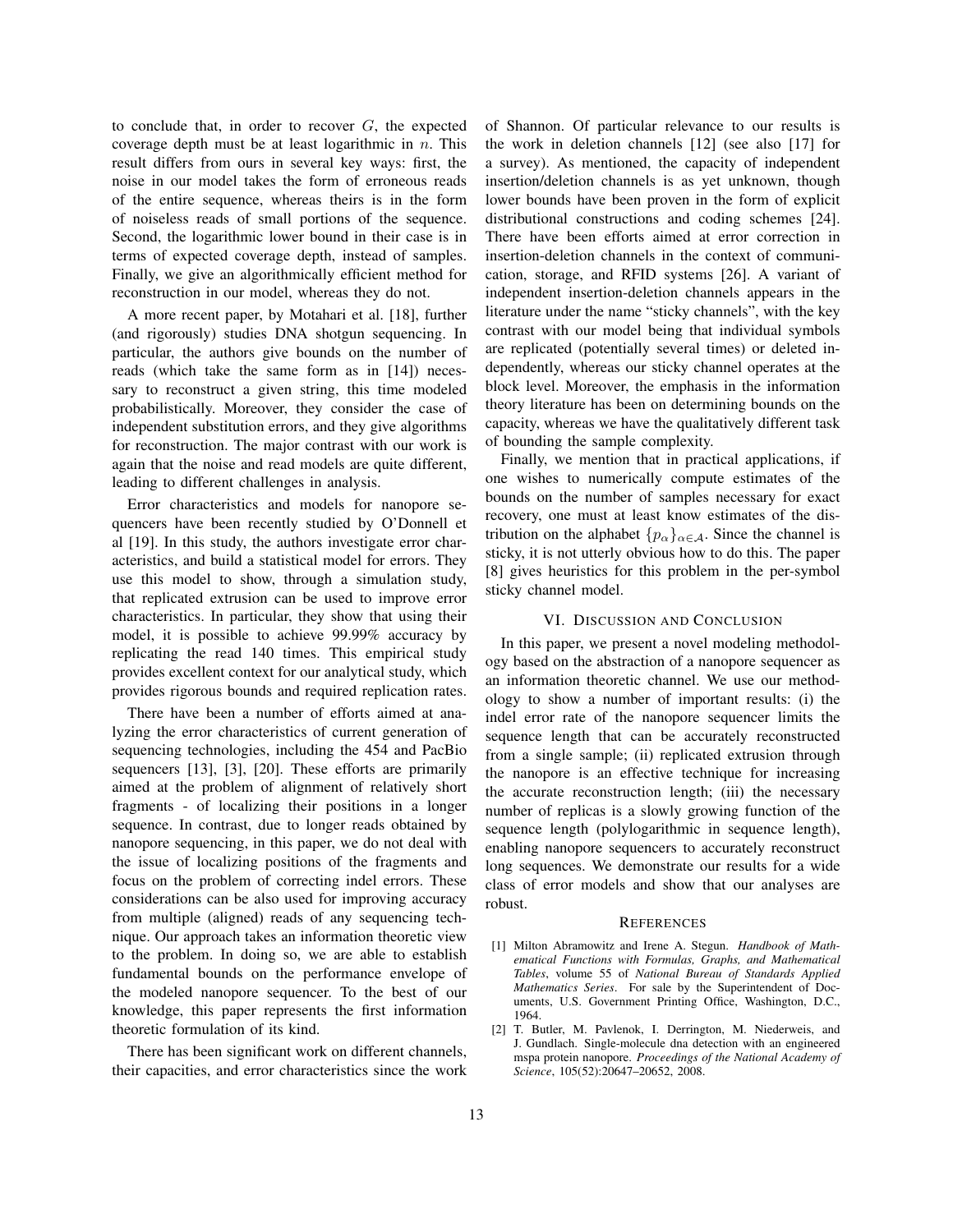- [3] Mauricio O Carneiro, Carsten Russ, Michael G Ross, Stacey B Gabriel, Chad Nusbaum, and Mark A DePristo. Pacific biosciences sequencing technology for genotyping and variation discovery in human data. *BMC genomics*, 13(1):375, 2012.
- [4] Gary A Churchill and Michael S Waterman. The accuracy of dna sequences: estimating sequence quality. *Genomics*, 14(1):89–98, 1992.
- [5] Thomas M. Cover and Joy A. Thomas. *Elements of Information Theory (Wiley Series in Telecommunications and Signal Processing)*. Wiley-Interscience, 2006.
- [6] D. Deamer and D. Branton. Characterization of nucleic acids by nanopore analysis. *Acc Chem Res*, 35(10):817–825, 2002.
- [7] E. Drinea and M. Mitzenmacher. Improved lower bounds for the capacity of i.i.d. deletion and duplication channels. *IEEE Transactions on Information Theory*, 53:8:2693–2714, 2007.
- [8] Farzad Farnoud, Olgica Milenkovic, and Narayana Prasad Santhanam. Small-sample distribution over sticky channels. *Proceedings of the International Symposium on Information Theory*, pages 1125–1129, 2009.
- [9] E. Hayden. Nanopore genome sequencer makes its debut. *Nature News*, Feb. 2012.
- [10] Siu-Wai Ho and Sergio Verdú. On the interplay between conditional entropy and error probability. *IEEE Trans. on Inf. Theory*, 56(12), 2010.
- [11] Miten Jain, Ian T Fiddes, Karen H Miga, Hugh E Olsen, Benedict Paten, and Mark Akeson. Improved data analysis for the minion nanopore sequencer. *Nature methods*, 2015.
- [12] Ian A. Kash, Michael Mitzenmacher, Justin Thaler, and Jonathan Ullman. On the zero-error capacity threshold for deletion channels. *CoRR*, abs/1102.0040, 2011.
- [13] Sergey Koren, Michael C Schatz, Brian P Walenz, Jeffrey Martin, Jason T Howard, Ganeshkumar Ganapathy, Zhong Wang, David A Rasko, W Richard McCombie, Erich D Jarvis, et al. Hybrid error correction and de novo assembly of single-molecule sequencing reads. *Nature biotechnology*, 30(7):693–700, 2012.
- [14] Eric S. Lander and Michael S. Waterman. Genomic mapping by fingerprinting random clones: a mathematical analysis. *Genomics*, 2(3):231–239, 1988.
- [15] T. Laver, J. Harrison, P.A. O'Neill, K. Moore, A. Farbos, K. Paszkiewicz, and D.J. Studholme. Assessing the performance<br>of the oxford nanopore technologies minion *Biomolecular* of the oxford nanopore technologies minion. *Detection and Quantification*, 3:1 – 8, 2015.
- [16] A. Mikheyev and M. Tin. A first look at the oxford nanopore minion sequencer. *Molecular Ecology Resources*, 14(6):1097– 1102, Nov. 2014.
- [17] Michael Mitzenmacher. *Algorithm Theory SWAT 2008: 11th Scandinavian Workshop on Algorithm Theory, Gothenburg, Sweden, July 2-4, 2008. Proceedings*, chapter A Survey of Results for Deletion Channels and Related Synchronization Channels, pages 1–3. Springer Berlin Heidelberg, Berlin, Heidelberg, 2008.
- [18] Abolfazi Motahari, Guy Bresler, and David Tse. Information theory of DNA shotgun sequencing. *IEEE Trans. on Inf. Theory*, 59(10):6273–6289, 2013.
- [19] C. O'Donnell, H. Wang, and W. Dunbar. Error analysis of idealized nanopore sequencing. *Electrophoresis*, 34(15):2137-44, 2013.
- [20] Yukiteru Ono, Kiyoshi Asai, and Michiaki Hamada. Pbsim: Pacbio reads simulator—toward accurate genome assembly. *Bioinformatics*, 29(1):119–121, 2013.
- [21] M. Quail, M. Smith, P. Coupland, T. Otto, S. Harris, T. Connor, A. Bertoni, H. Swerdlow, and Y. Gu. A tale of three next generation sequencing platforms: comparison of ion torrent, pacific biosciences and illumina miseq sequencers. *BMC Genomics*, 13:341, 2012.
- [22] Philippe Rigollet. 18.s997 high-dimensional statistics, chapter 1, spring 2015. Lecture notes, 2015.
- [23] J. Schreiber, Z. Wescoe, R. Abu-Shumays, J. Vivian, B. Baatar, K. Karplus, and Mark Akeson. Error rates for nanopore discrim-

ination among cytosine, methylcytosine, and hydroxymethylcytosine along individual dna strands. *Proceedings of the National Academy of Science*, 110(47), Nov. 19, 2013.

- [24] Ramji Venkataramanan, Sekhar Tatikonda, and Kannan Ramchandran. Achievable rates for channels with deletions and insertions. *Proceedings of the International Symposium on Information Theory*, pages 346–350, 2011.
- [25] Sergio Verdú. Total variation distance and the distribution of relative information. *Information Theory and Applications*, 2014.
- [26] Guang Yang, Angela I. Barbero, Eirik Rosnes, and Yvind Ytrehus. Error correction on an insertion/deletion channel applying codes from rfid standards. *ITA*, 2012.

#### VII. APPENDIX

#### *A. Proof of Claim 1*

We prove this by constructing a random type  $\tau$  and showing that it has the desired properties with positive probability. Consider  $r$  independent random samples  $\{K_1, ..., K_r\} = \vec{K}$  distributed according to  $q_{\ell}^{\leq t_*}$  (the distribution of a random variable distributed according to  $q_\ell$  under the conditioning that it is at most  $t_*$ ), for arbitrary  $\ell \leq \ell_*$ . Denote by  $\tau$  the type  $T(K)$  of these samples. Then, trivially, because of the conditioning,  $|supp(\tau)| \leq t_*$ , and  $\sum_{i=1}^{\infty} \tau_i = r$  because there are exactly r samples. To show that  $D(\{\tau_t\}_t||q_\ell) \leq \epsilon$  for sufficiently large  $t_*,$  the plan is to first bound the  $L_1$ distance between the two distributions, then use a reverse Pinkser-type inequality to transfer this to a bound on the KL-divergence.

By the strong law of large numbers, with probability 1, for any  $\epsilon' > 0$  and  $t_*, r$  can be made large enough so that, for all  $i \in \text{supp}(\tau)$ ,

$$
|\tau_i/r - q_{\ell,i}^{\leq t_*}| \leq \epsilon'/2.
$$

In particular, we choose, for an arbitrary fixed  $\epsilon'' > 0$ ,

$$
\epsilon' = \epsilon''/t_*. \tag{26}
$$

Furthermore, we choose  $t_*$  so that, for arbitrary i,

$$
|q_{\ell,i}^{\leq t_*} - q_{\ell,i}| \leq \epsilon'/2. \tag{27}
$$

This can be done because, letting  $W$  be a random variable distributed according to  $q_\ell$ ,

$$
|q_{\ell,i}^{\leq t_*} - q_{\ell,i}| \leq q_{\ell,i} |\frac{1}{1 - \Pr[W > t_*]} - 1|
$$
  
=  $q_{\ell,i} \frac{\Pr[W > t_*]}{1 - \Pr[W > t_*]},$ 

which can be made arbitrarily small by taking  $t_*$  large enough.

Next, by the triangle inequality,

$$
|\tau_i/r - q_{\ell,i}| \le |\tau_i/r - q_{\ell,i}^{\le t_*}| + |q_{\ell,i}^{\le t_*} - q_{\ell,i}|
$$
  

$$
\le \epsilon'/2 + \epsilon'/2 = \epsilon''/t_*.
$$